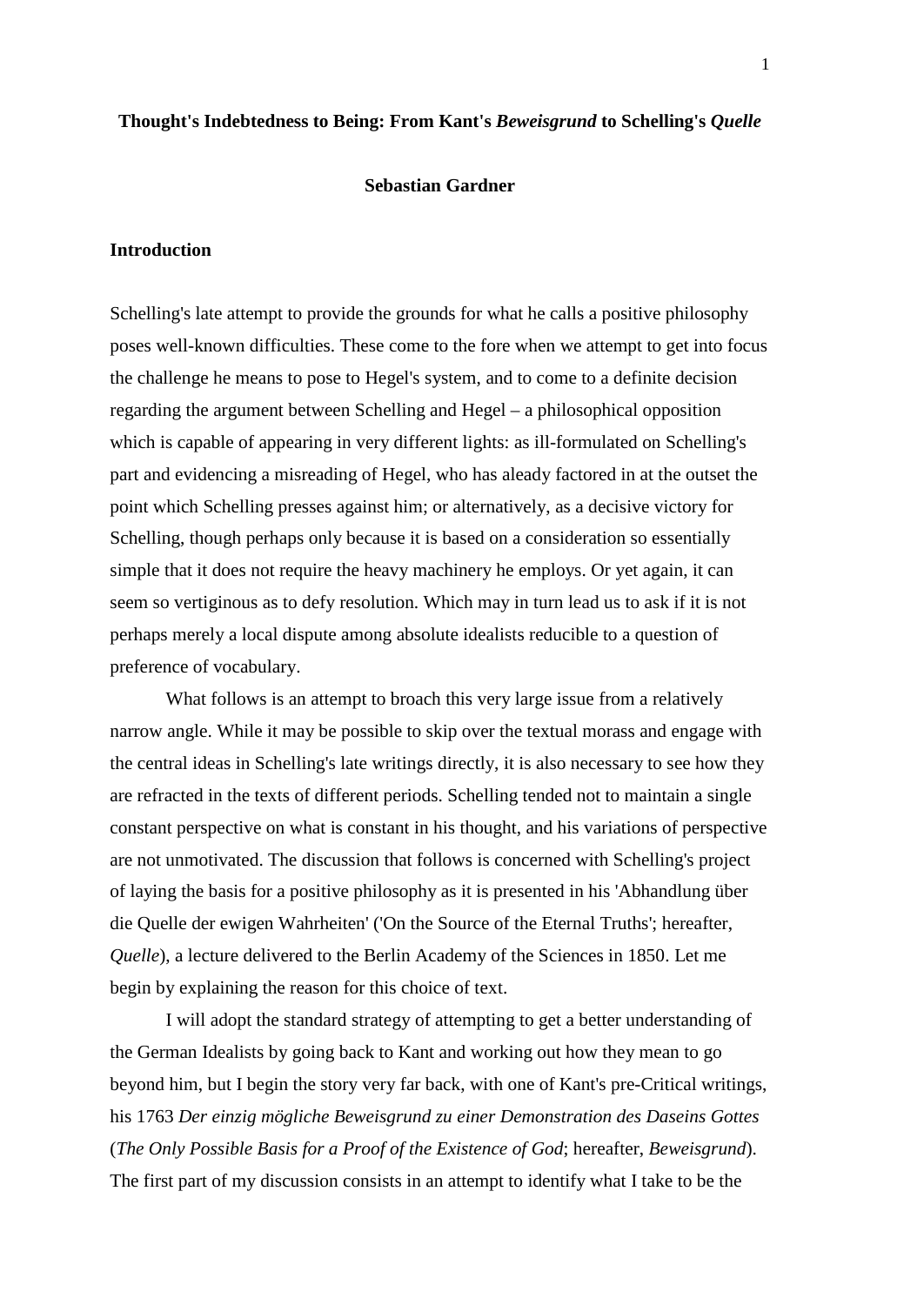vital and original insight contained in this text which I consider relevant to the late Schelling. It also on my account also anticipates, albeit dimly, Kant's conception of transcendental proof. The insight does not however lend itself easily to plain statement, and it is best brought out in contrast with an alternative reading of the text, which takes Kant at this period to be locked firmly into the framework of early modern rationalism. While the insight which I locate in the *Beweisgrund* is proto-Schellingian, the alternative reading is proto-Hegelian. The issue of how to read the *Beweisgrund* is consequently a kind of rehearsal of the argument of Schelling with Hegel. If my account is accurate, then two gains are made *vis à vis* Schelling: we have a point of entry into Schelling's late thought independent of the terms that he himself employs, and which are constantly shifting; and we have reason to think that Schelling's late philosophy has a deep Kantian root and cannot be understood merely as an abreaction to Hegel or to his own earlier Identity Philosophy. With these aims in mind, I will keep the discussion as unencumbered as possible by holding aside the many other concepts and themes in late Schelling that would otherwise crowd in.

The claim that Schelling's late standpoint is foreshadowed in the *Beweisgrund* is in itself systematic rather than historical. To show that there is also a historical dimension to the relation, though it is not one of actual influence, the second half of my discussion attempts to reconstruct the argument of the *Quelle*, in which the *Beweisgrund* itself makes no explicit appearance but where Schelling's focus is on its direct descendant, the Transcendental Ideal of the *Critique of Pure Reason*. Concentrating on this single text of course leaves much hanging and does not allow the *Quelle* to be integrated into a bigger picture of Schelling's late philosophy, but its compendiary character allows the basic shape of Schelling's late thought to emerge with particular distinctness, in terms moreover that make especially clear Schelling's respect for the *explananda* of philosophical rationalism and his remoteness from irrationalist ineffabilism. It is also distinguished by its being Schelling's last public statement of his position. This affords the narrative satisfaction of allowing a long arc to be drawn from the first seed of transcendental philosophy to the last word, chronologically speaking, of German Idealism. Since on my interpretation, the point to which the *Quelle* argues that we are led by reflection on the basic intelligibility of the world corresponds to the insight contained in Kant's *Beweisgrund*, while also showing how much more is contained in it than Kant had supposed, to follow the arc is not to merely turn full circle.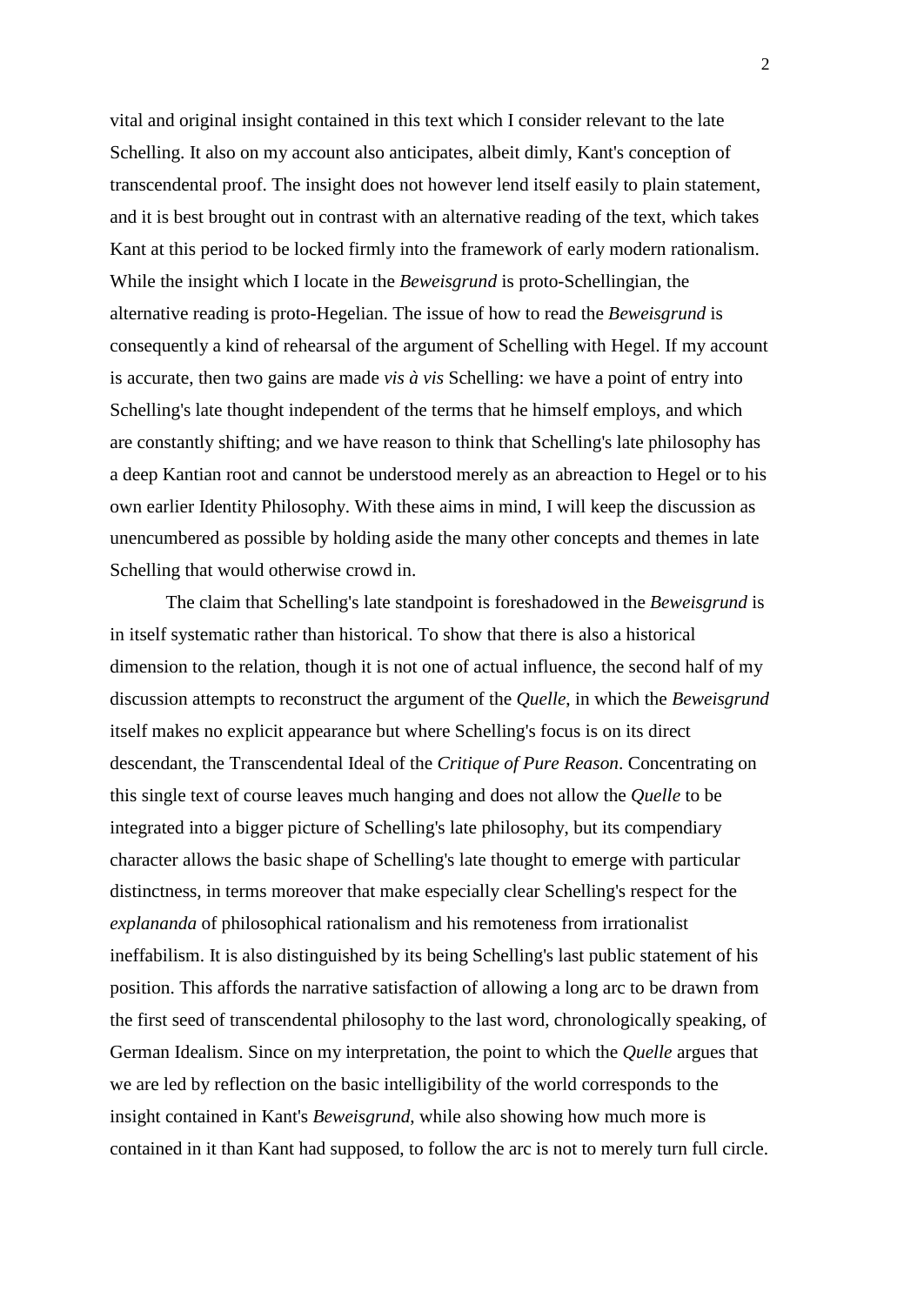Rather, as it has been said, in arriving where we started we come to know the place for the first time.

### **I Kant's** *Beweisgrund*

In the Second and Third Reflections of Section One of the *Beweisgrund*, having rejected the traditional ontological argument, $<sup>1</sup>$  Kant tries to supply what the book's title</sup> promises, a (new) proof of God's existence. Kant's God is that of theism, but here at the beginning only God's necessary existence is at issue; other attributes are added later.<sup>2</sup>

Omri Boehm has provided a helpful reconstruction of Kant's argument:<sup>3</sup>

B1 Internal possibility (the essence of a thing) depends on formal and material possibility.

B2 Formal possibility (the logical consistency between a concept's predicates) depends on material possibility (the predicates themselves).

- B3 Material possibility is grounded in something actually existing.
- B4 Necessarily, something is possible.
- B5 Necessarily, something exists. [From B3 and B4.]
- B6 There is a being that exists necessarily.
- B7 There can be only one necessary being.

Boehm maintains that in order to complete this argument Kant relies (tacitly) on the Principle of Sufficient Reason (PSR). The major importance of this, according to Boehm, is that it shows Kant to have put himself under pressure to complete the inexorable movement compelled by the PSR to Spinoza's necessitarian substance monism – making the *Beweisgrund*, with regard to its true import, an exposition and defence of Spinozism. Kant's realization that he had denied the reality of freedom, according to Boehm, played no small part in his development of the Critical philosophy as an antidote to Spinoza.

Given the Spinozistic character of Schelling's reception of Kant's philosophy almost from the moment of his first exposure, Boehm's narrative, which pictures Kant's philosophy as formed in the immediate shadow of Spinoza, holds special interest in the context of Schelling. Boehm is doubtless right to suggest that the *Beweisgrund* sails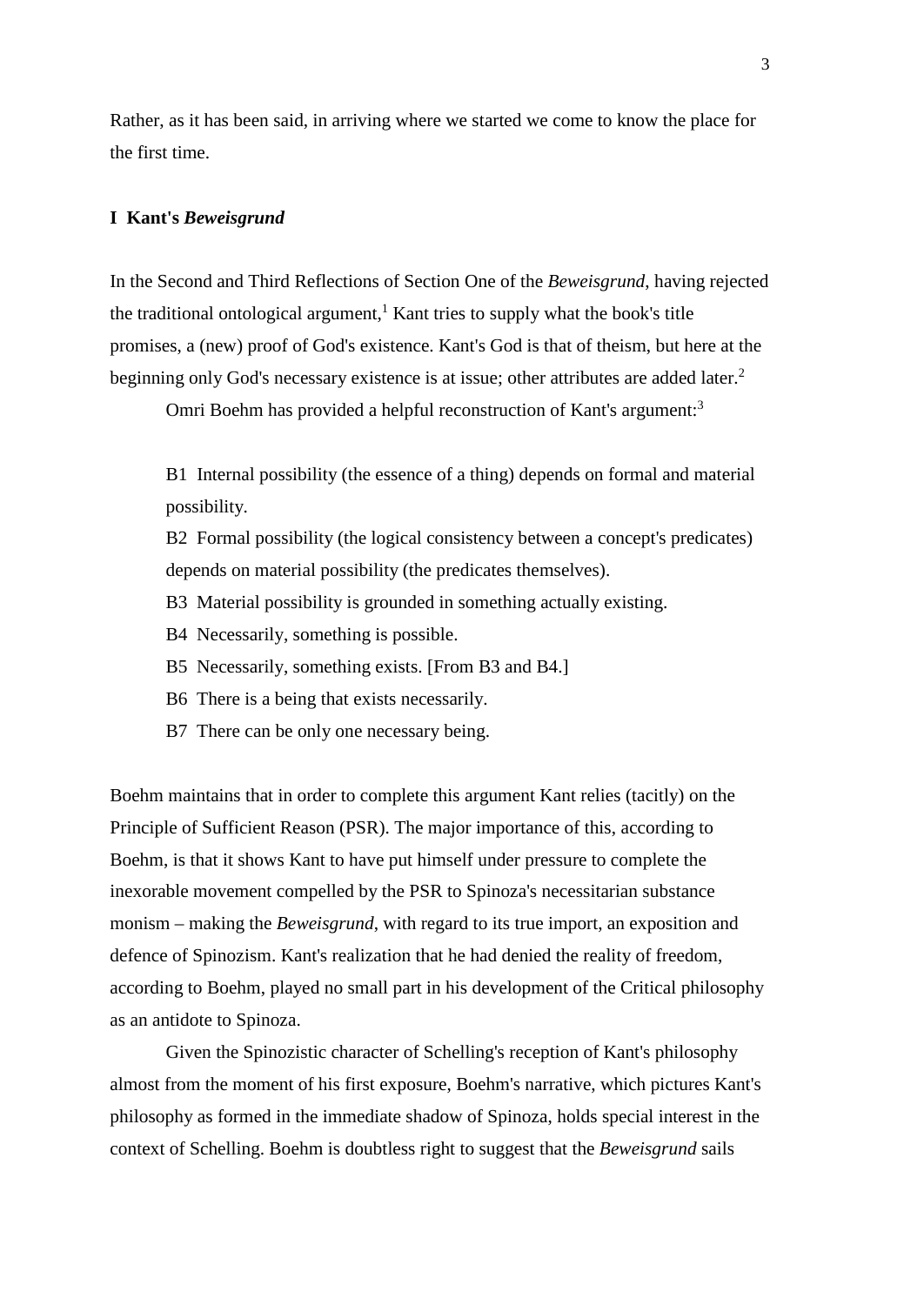uncomfortably close to the wind. Nonetheless, it seems to me that what is most interesting in the work is not Spinozistic.

Appeal is made to the PSR, Boehm argues, at several crucial points in Kant's argument.<sup>4</sup> I will take in turn those that matter for present purposes, and try to show in each case that Boehm's reconstruction in terms of the PSR does not help Kant, who in any case does not stand in need of the principle.

(i) Boehm claims that the PSR is required first in order to establish the *dependence of possibility on actual being*, i.e., B3. Something must actually exist, otherwise 'the fact that something is possible will not be ultimately explained', contrary to the PSR.<sup>5</sup>

The requirement that modal facts supervene on existents seems however a principle separate and independent from the PSR. If the PSR is stated in standard form, as the requirement that nothing be (thought to be) the case without (its being thought that there is) sufficient reason for its being the case, i.e., simply as requiring whatever truths, knowable or unknowable, would answer 'why?' questions or explain states of affairs, then it does not *of itself* tell us what ontological status, if any, is to be assigned to whatever qualifies as a sufficient reason. $6$  And if the PSR in its raw unelaborated form does not tell us what is required to qualify as a *Grund*, then (a) its application to possibility does not tell us whether or not *Gründe* have their sufficient reason in the *existence* of any being, and (b) wherever our knowledge that the material component of possibility is (and must be) *given as existing* might come from, it cannot be from the PSR alone. If so, then the groundedness of possibility in actual being, B3, is logically presupposed by any ontologically significant employment of the PSR, not derived from it. To object that making the PSR ontologically neutral in this manner destroys its philosophical significance would be to beg the question, for what is at issue is precisely whether or not philosophical significance demands ontological commitment.<sup>7</sup>

(ii) Second, regarding the *necessity that something be possible*, B4, Boehm reconstructs Kant's argument as follows: (1) the PSR requires that modal claims be fully explained; (2) absolute impossibility, if it were a modal fact, could not be explained; whence (3) the impossibility of absolute impossibility, i.e., B4.<sup>8</sup>

It is not clear however that something of the order of absolute impossibility can properly be required to submit itself for explanation or subjected to the PSR. Can a proposition which defines the limiting framework of modality can be taken as asserting a state of affairs?<sup>9</sup> But even if it is granted that absolute impossibility would constitute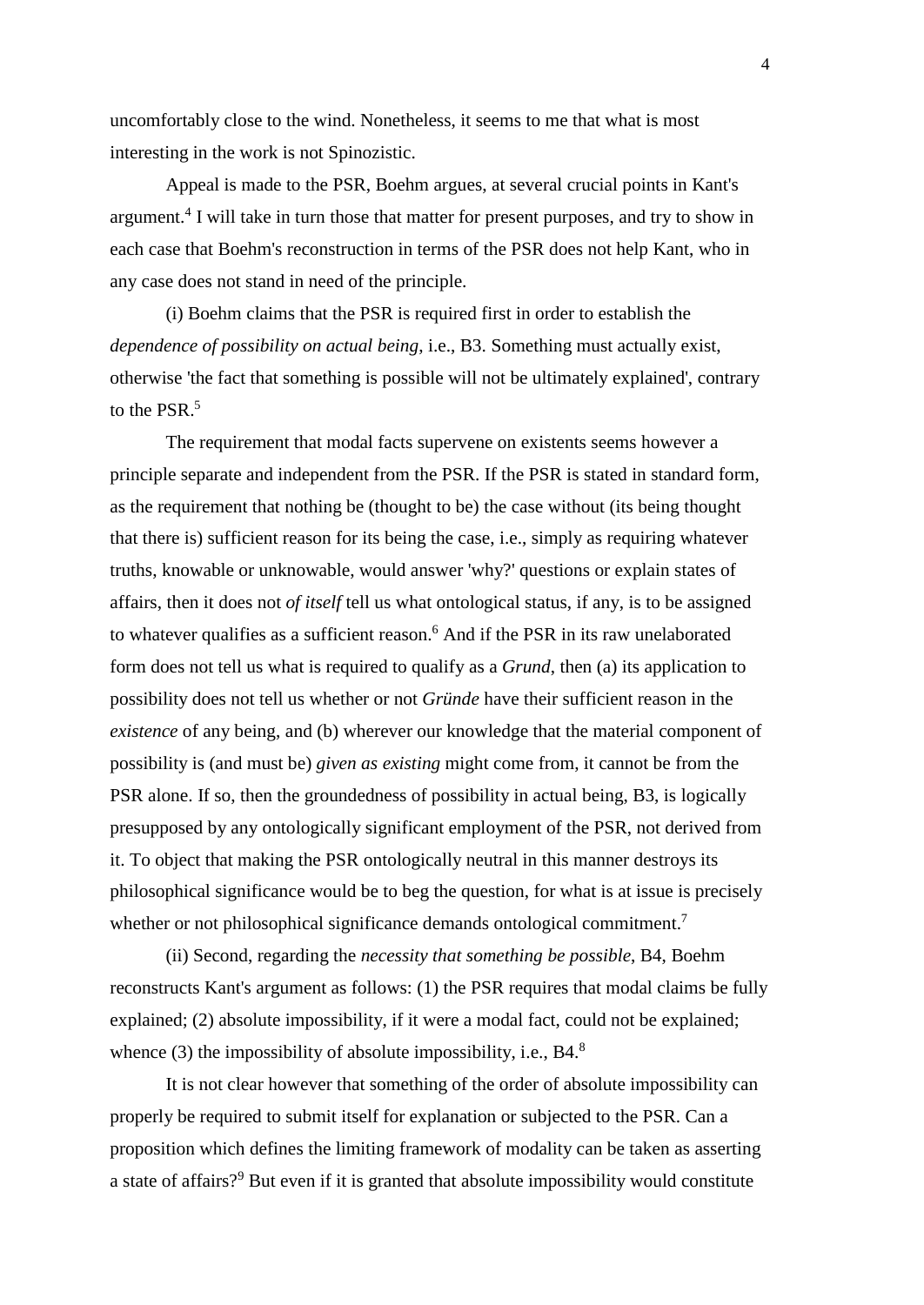an *explanandum* demanding application of the PSR, it could satisfy the principle in a direct reflexive manner: if absolute impossibility obtained, then the pure modal fact *that nothing is possible* would sufficiently explain *why nothing is possible*. To resume the earlier point: If the notion of absolute impossibility is in some way absolutely repugnant, then the proper conclusion to draw may be simply that we are face to face here with the sheer ineliminability of possibility, in parallel with that of the truth of a formal contradiction.<sup>10</sup> If so, then the ineliminability of possibility cannot be regarded as an *explanandum* to which the PSR may be applied, any more than it can be applied, presumably, to the necessity that there be sufficient reason for all that is really, extralogically, the case.<sup>11</sup> To object that this would make the ineliminability of possibility a brute fact of the very sort that the PSR precludes, would overshoot the mark, since if the putative ineliminability of possibility counts as a brute fact, then so too must the putative fact of the necessity of the conformity of all things to the PSR, in which case the PSR must be declared contradictory and self-refuting.

Kant's own presentation of the case for B4, as I understand it, suffices as it stands.<sup>12</sup> His claim is that thinking manifests immediately the reality of possibility in a way similar to that in which, according to Descartes, it manifests the reality of a thinker, that is, without any inference from one existent to another. And if the reality of possibility is testified directly by our thinking, then no principle of thought, such as the PSR, is needed in order to rule out absolute impossibility. Kant's claim in B4 is therefore not that it is inconsistent to say that absolutely nothing is possible,  $13$  rather absolute impossibility is excluded *before* we get to the point of being able to determine relations of logical (in)compatibility. The non-inferential immediacy of this beingpresented-with-possibility, note, immunizes it against the objection that the contingency of the thinker's own existence makes the reality of possibility conditional: thought does not need to, and could not come to, first know of its own contingent existence, or occurrence, in order to then, as a further matter, become acquainted with the reality of possibility. The order is the opposite.

(iii) The PSR is required next according to Boehm in order to move from B5, the necessity that something should exist, to B6, the existence of *something that exists necessarily*. 14

Again it seems doubtful that the PSR is required. It follows already, from the earlier conclusion that possibility enjoys non-contingent reality, that whatever being makes possibility possible (B5) must be considered, by virtue of its occupying that role,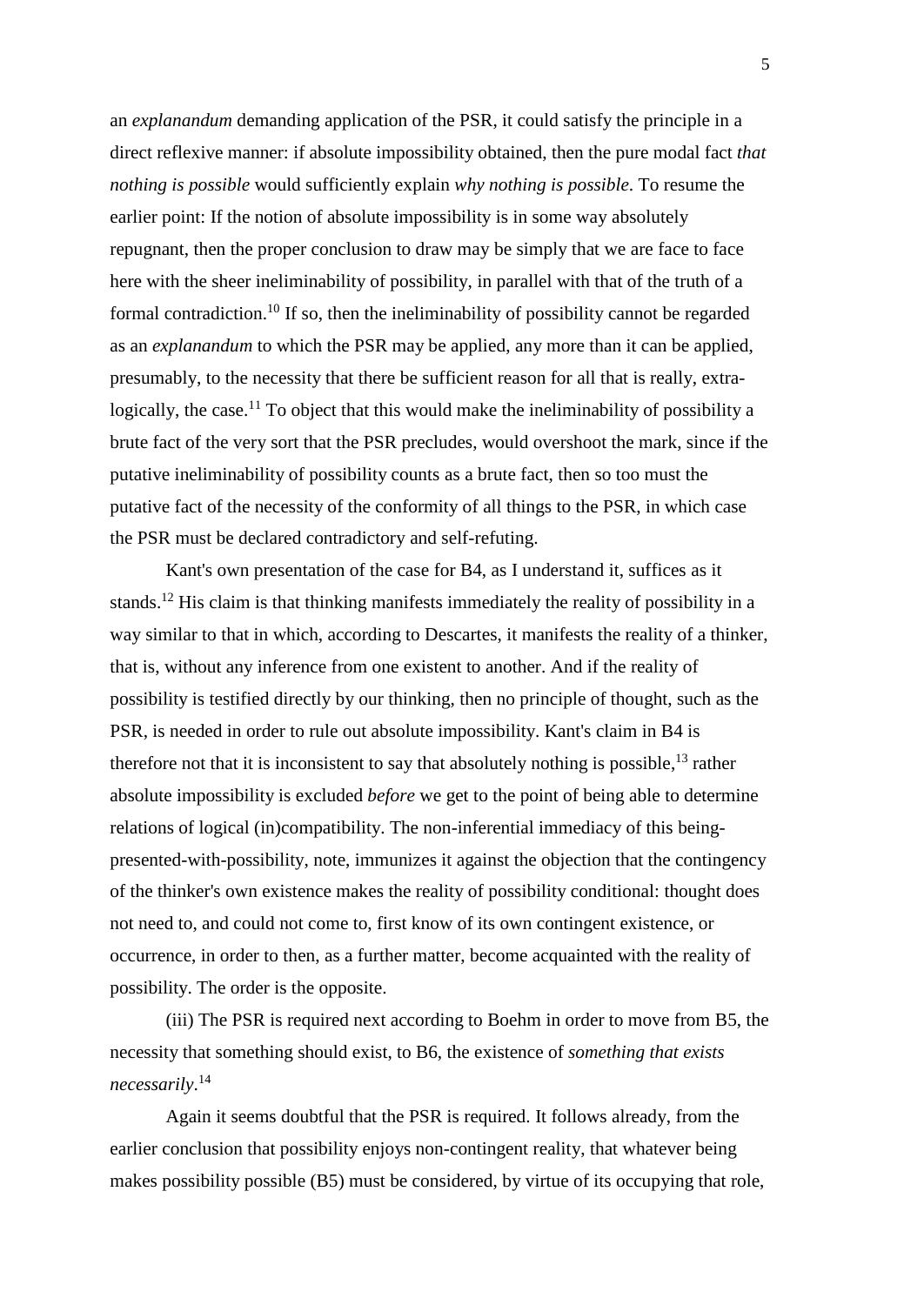to exist necessarily (B6). Possibility-grounding actual being cannot be thought to exist non-necessarily, for if it existed contingently, then it would be possible to *remove* it in thought, to think it away, which would be for thought to negate its own possibility. If the being which subvenes possibility is irremovable – if its non-existence is *unthinkable* – then it must be thought to exist necessarily.

The inference is open to challenge in so far as it involves a movement from a necessity pertaining to thought, to a necessity pertaining to what thought identifies as its ground, but it is neither obviously valid nor obviously invalid, and I suggest that it must remain in this condition of undecidedness for as long as our general understanding of the relation between these two species of necessity, which can be neither collapsed into one another nor absolutely dissociated, remains incomplete. We will return to this later.

These non-PSR reconstructions of Kant's inferences may be challenged, but they are not non-starters, and they agree with the text, in so far as the ('only possible') argument for God is clearly supposed to be contained in the analysis of possibility with which the Second Reflection begins. As I read Kant, he means to argue directly from (1) the account of possibility as having necessarily a material as well as a formal component, which must be given to thought, and given as existing, and from (2) the necessity of possibility which is implied immediately by mere thinking, to (3) the existence of a Necessary Being; where the new principle driving his proof operates along the dimension, not of relations between thoughts or elements within them, as do the PSR and the Principle of Non-Contradiction, but of (compatibility with and grounding of) the possibility of (its being true that) anything is being thought, or that thinking *can* take place, *at all*. 15

Now this construal of the argument of Section One of the *Beweisgrund* will ring loud bells, since its fulcrum lies in consideration of what makes determinate thinking possible, where this refers to a type of grounding which is neither logical in the narrow sense (formal logic establishes only 'formal possibility') nor a matter of worldly causality – and exactly this is also of course the linchpin of what the Critical Kant calls transcendental proof, which operates on the basis of sheer possibility (now that of *Erfahrung*) and issues in synthetic *a priori* propositions. At a finer level of detail there is a parallel to be drawn between the impossibility of thinking away the material conditions for thought asserted in the *Beweisgrund*, and the irremovability and consequent necessity of space and time asserted in their metaphysical expositions in the Transcendental Aesthetic of the first *Critique*. What is most striking in the *Beweisgrund*

6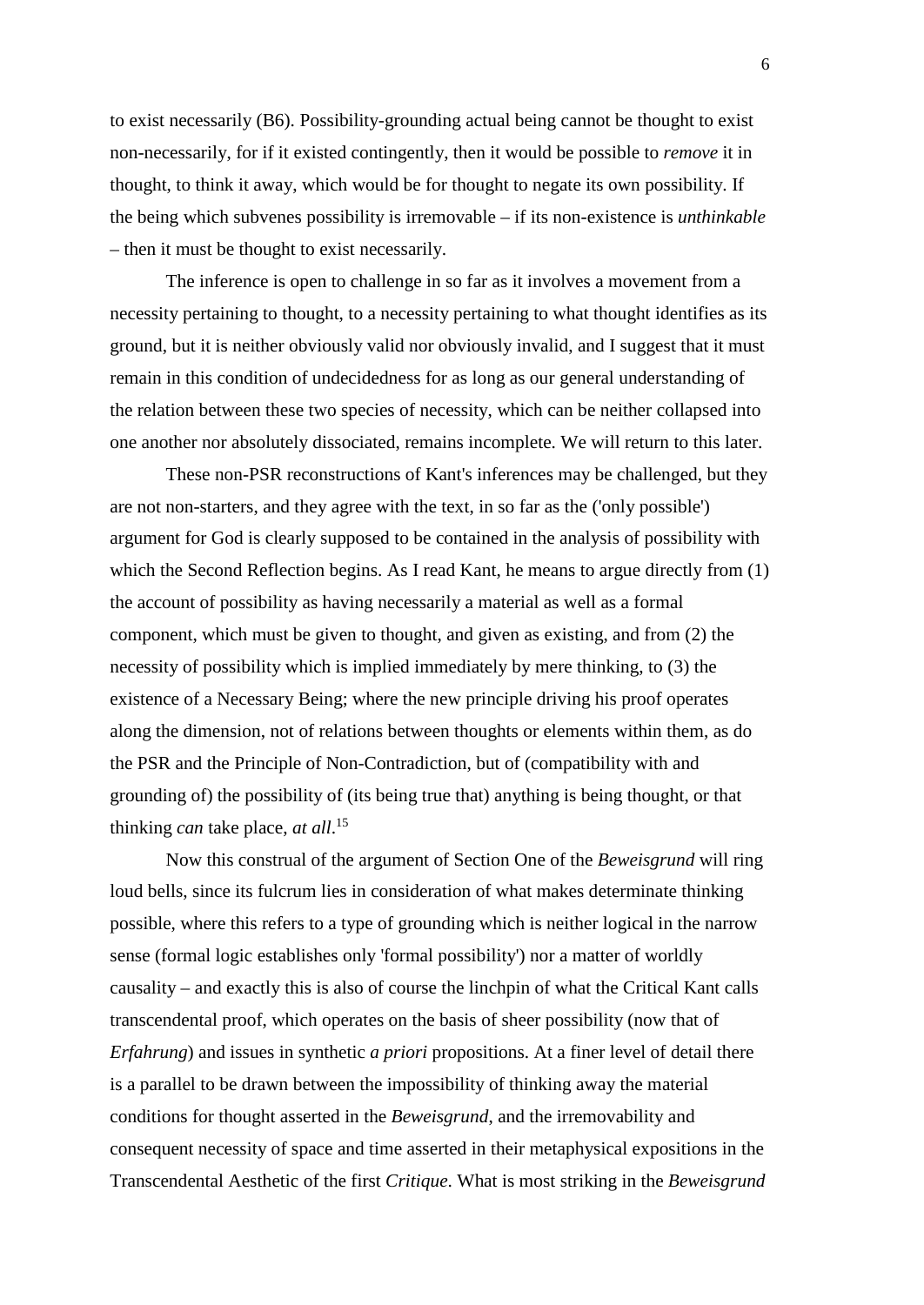is the relative obliqueness of the necessity in thought that Kant wants to put to work: Kant's idea is not that we cannot think away our own existence or that of our thoughts – there is no necessity in the existence of either of those *objects* – but that we cannot think away *the situation of thinking's being possible*. <sup>16</sup> This pure structure of thinkability is internal to thought and imposes itself on us with a distinctive type of necessity, which in the *Critique of Pure Reason* Kant will try to account for immanently, but which in the *Beweisgrund* is taken to reveal the immediate anchoring of thought in reality, as no mere consideration of the agreement of concepts can do, and yet in a way which involves none of the mediation required for *a posteriori* cognition. This profoundly original element does not come to light when the text is read through Spinoza's eyes.

The notion that the *Beweisgrund* is genuinely distinguished from early modern rationalism with regard to its method is testified by Jacobi's ecstatic reception of the work recounted in his *David Hume* (1787),<sup>17</sup> and its inspiration of the seminal ideas sketched by Herder in his 'Versuch über das Sein' (1763).<sup>18</sup> That Kant would have had a very strong interest in uncovering a new *a priori* epistemic source independent of the PSR (and of the Principles of Identity and Non-Contradiction) also coheres with the misgivings about Wolff's use of the PSR that he had expressed in the *New Elucidation*  $(1755)$ ,<sup>19</sup> and with the fact that, L. W. Beck tell us, the notion that possibility presupposes actuality 'had become almost a commonplace' by 1763.<sup>20</sup> It would be puzzling if Kant intended the *Beweisgrund* to do no more than merely redeploy a received idea.<sup>21</sup> If on the other hand the *Beweisgrund* embodies a radical insight at a foundational level – with justification, in so far as we can see it to contain the seed of the transcendental turn – then the work's (considerable) ambition is explained.

The argumentative shortfall of the *Beweisgrund*, on the view I am offering, reflects no simple fallacy in Kant's reasoning but derives from uncertainty at the root of the argument, concerning what exactly it means for thought to recognize that there is something which it must conceive as having absolute but not logically necessary existence. It is reasonable to conjecture that Kant's dawning awareness of this limitation, which makes the argument of the *Beweisgrund* inconclusive – but does not mean that it is based on an outright mistake – added impetus to his formation of the Critical concept of a transcendental ground.

Boehm has another set of reasons for reading the *Beweisgrund* as Spinozistic, independent from the argument just discussed but also, it will transpire, significant for our understanding of the late Schelling.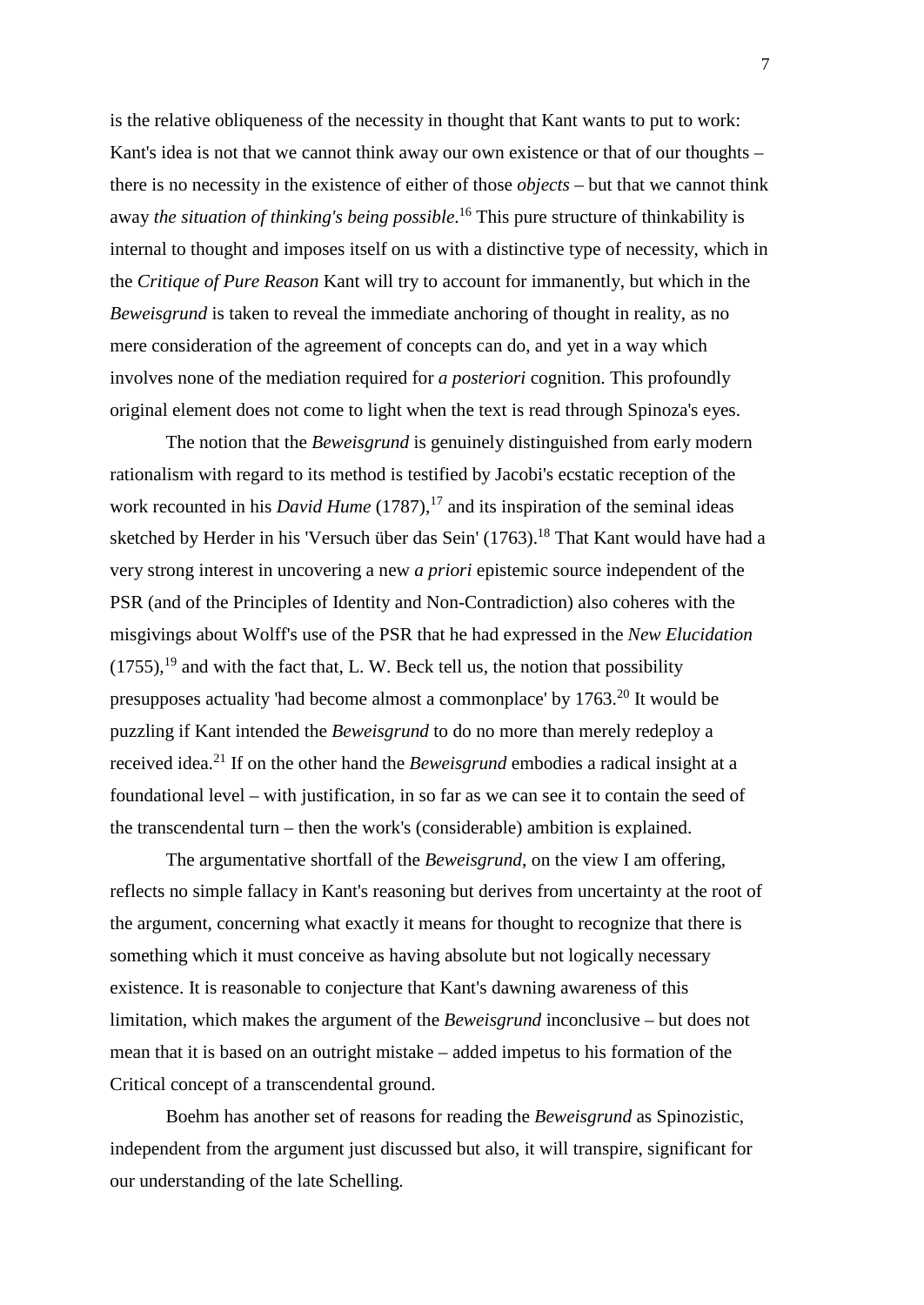Kant's affirmation of the absolute priority of being over possibility, and his attribution of necessary existence to being, raise acutely the question of what possibility *is*, of how it gets into the picture, seemingly in addition to being and its determinations; which lays the ground for the Spinozist to argue that we should deny it any such reality. Boehm suggests that this is how the *Beweisgrund* must be read,<sup>22</sup> but the evidence of the text is that, whether or not his position can ultimately be defended against Spinoza's challenge, Kant's intention is to endorse the ontological model of Wolff, Baumgarten, and contemporaries such as Lambert and Mendelssohn, according to which a layer of *Realitäten*, or essences, is interposed between God and contingent existents, giving rise to the realm of possibility.<sup>23</sup> Kant distinguishes two ways in which possibility may be grounded:

The data of all possibility must be found in the necessary being *either as determinations of it, or as consequences* which are given through the necessary being as the ultimate real ground [Da die Data zu aller Möglichkeiten in ihm anzutreffen sein müssen, *entweder als Bestimmungen desselben, oder als*   $Foleen$ , die durch ihn als den ersten Realgrund gegeben sind.<sup>[24]</sup>

Though aware that the type of relation exemplified by 'consequences', *Folgen*, is less transparent than the simple inherence of 'determinations', *Bestimmungen*, <sup>25</sup> what Kant wants is some kind of supervenience, which will permit slack in the relation of possibilities to their ground.<sup>26</sup> As Kant argues the point: Provision must be made for 'real opposition' in what we find to be the case  $-e.g.,$  opposing forces in a physical body, or the sensation of pain – and also for negations and defects – e.g., lack of the power of thought – for these are among the things whose possibility the Necessary Being must provide for. This can be done only if we avoid taking such items as indices of, i.e. as licensing inference to, either (a) 'logical contradictions', or (b) 'real opposition or positive conflict among its determinations'. The former would entail which contradictory predicates within the ground of possibility, and the latter would signal defectiveness in the Necessary Being.<sup>27</sup> What follows according to Kant is that (i) *not all* 'possible reality' is included among the determinations of the Necessary Being – certain realities do *not* exist in the Necessary Being *as* determinations thereof ('so können sie nicht insgesammt als Prädicate in ihm sein'); and (ii) certain negative states of affairs or defects 'depend upon' and are 'grounded in' the Necessary Being, with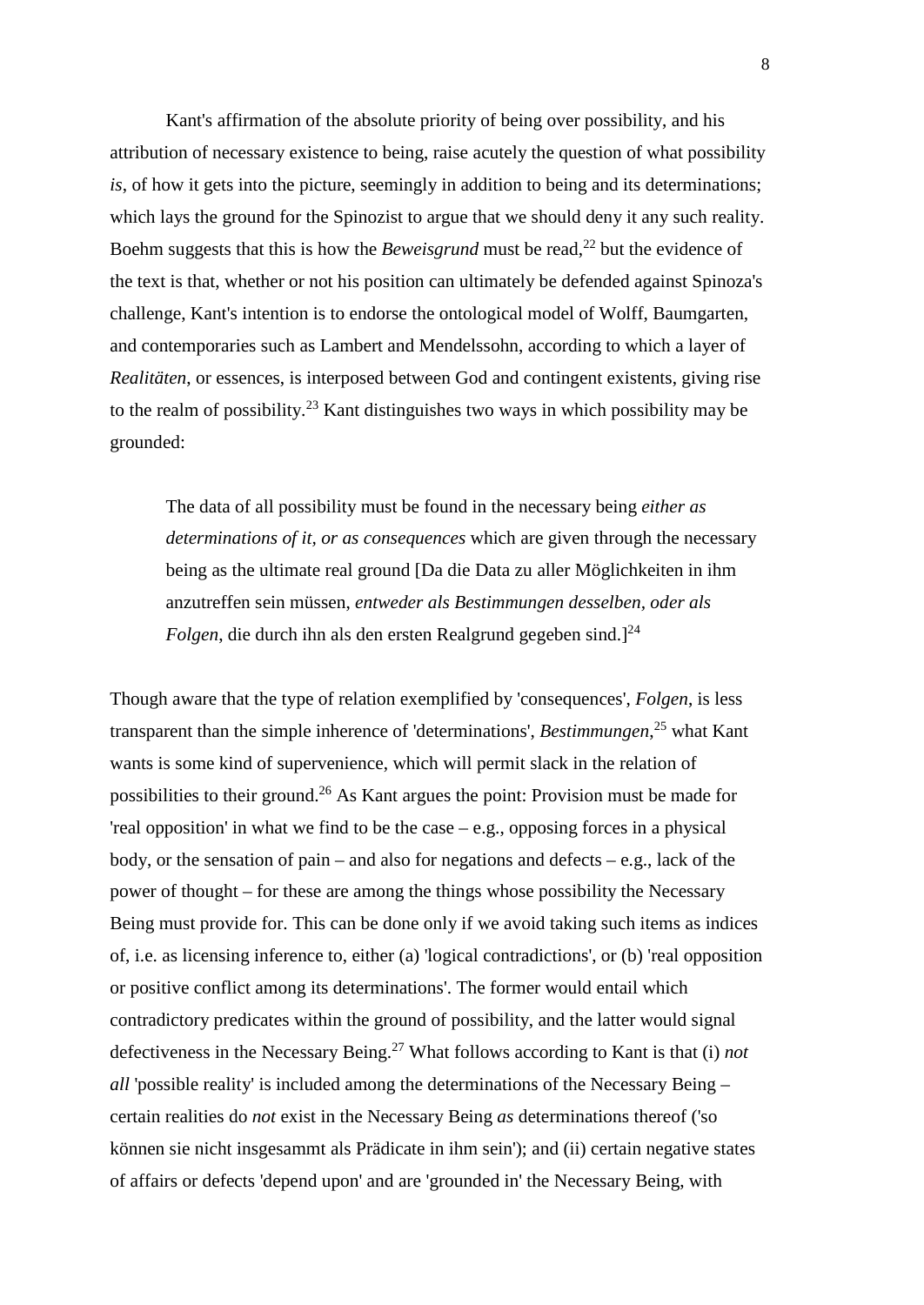respect to 'what is real in them', yet are not predicable of it.<sup>28</sup> The key notion therefore is that these other realities are given *through* the Necessary Being ('weil sie doch alle durch ihn gegeben sind'), and as such *belong* to it in some either direct or indirect sense, but are not given as *in* it in the manner of its properties.<sup>29</sup>

Now it is certainly true that Kant offers in the *Beweisgrund* no positive theory of how possibility can non-reducibly supervene on being, so with respect to this requirement his account is at best incomplete. In the course of Kant's development, metaphysical issues of this sort are overtaken, and when we re-encounter the *Gedankengang* of the Second and Third Reflections in the Transcendental Ideal of the *Critique of Pure Reason*, we find its cogency maintained, while its conclusion has been stripped of ontological significance: Kant's claim is now that we are led from determinate thought of objects to the *mere idea* of an *ens realissimum*, just as we are led from experience in general to the idea of a transcendentally free cause. This radical result has been achieved through, and it makes sense only in terms of, Kant's construction of an entirely new theory of thought, being, and possibility, in which sense experience has assumed the role of furnishing the *Data zu aller Möglichkeit* needed by thought; an account which we might interpret as sustaining the claim that the material component of thought must be *given to thought*, but as denying that it must be given *as existing*. It would not be much of an exaggeration to describe Schelling's philosophical development as an extended attempt to work out what is right and what is wrong in this innovation of Kant's.

# **II Schelling's** *Quelle*

Officially Kant's *Beweisgrund* and Schelling's *Quelle* address different questions and pursue different tasks. The former seeks to prove the existence of God. The latter asks what constitutes the source of eternal or necessary truths. They also contrast with respect to their opening assumptions. Kant officially assumes nothing but logical necessity. As will be seen, Schelling assumes explicitly our knowledge of non-logical necessary truths. Their respective topics nonetheless bear closely on one another, for the *Beweisgrund* takes up a position on the grounding of necessary truths, and the *Quelle*  returns an answer, if only implicitly, to the question of whether and how God's existence can be proved. What is important for present purposes, however, is something else, namely the shared use of reflection on modal notions to compel ontological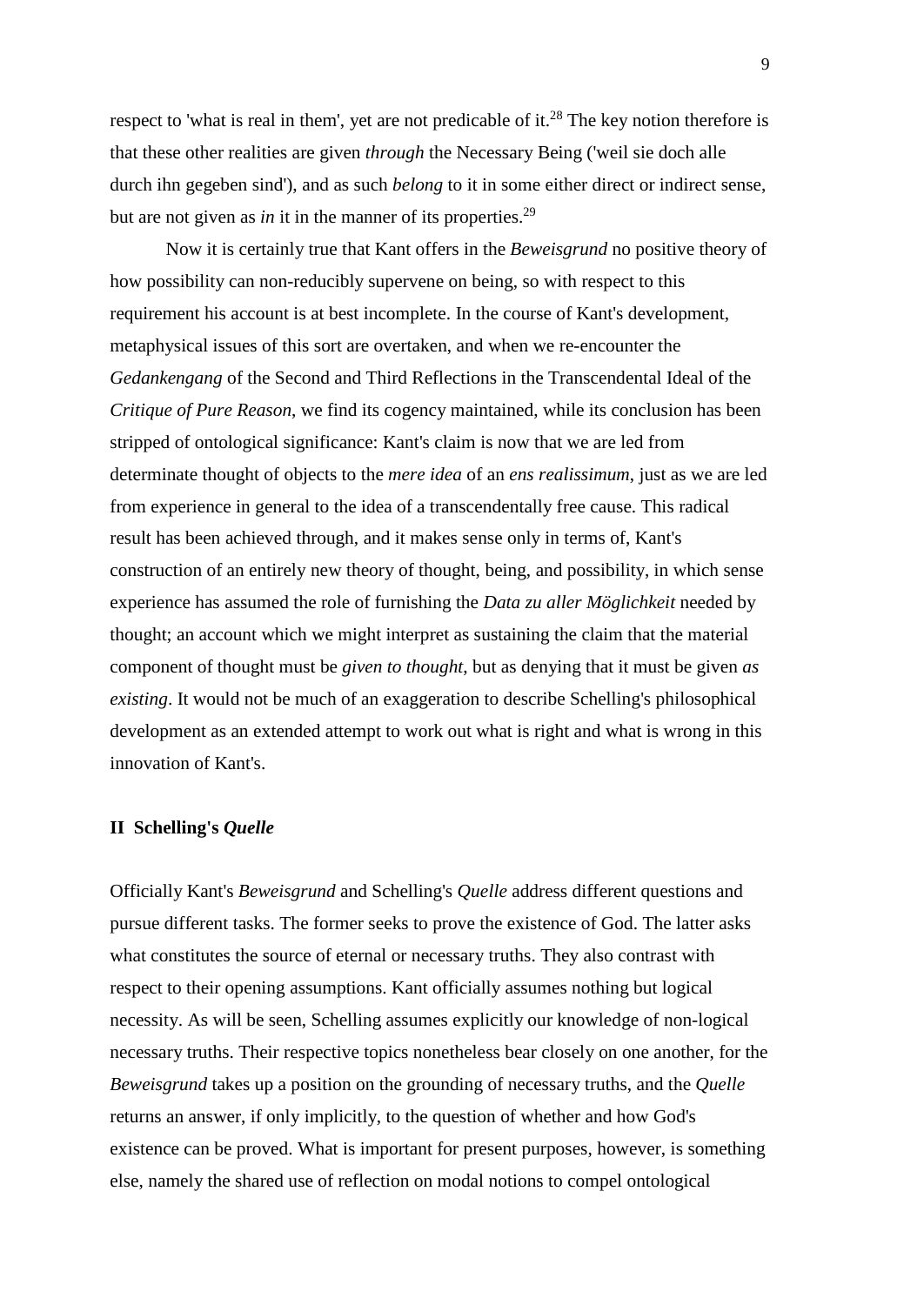commitment. This forms the crux of the argument in both texts and allows us to understand Schelling's 1850 lecture as a critical *reprise* of Kant's attempt in 1763 to overhaul the traditional ontological argument.<sup>30</sup>

Since the text is dense and not well studied, $31$  I will begin by sketching the course of the discussion in the *Quelle*, before proceeding to spell out its connection with the *Beweisgrund*.

In asking what constitutes the source of eternal or necessary truths, Schelling makes clear that he assumes such truths to concern necessities in things, not in our cognition alone: we are occupied not with 'what may be possible *for us*', but rather with 'what is possible *in itself* [*das an sich Mögliche*]'.<sup>32</sup> One basis for Schelling's assumption is indicated later in the *Quelle* – the only alternative is a nominalism which leaves the world of contingent things 'opaque to reason and in active opposition to the concept<sup>33</sup> – but behind it also lies his whole case, made in the 1790s, for transforming Kant's subjectivistic theory of empirical judgement into a realist *Naturphilosophie*. Schelling's choice of term, *Quelle*, suggests in addition that the origin we are seeking may perhaps reveal itself not to be a *Grund* in the sense of the PSR. In other words, it may prove to be neither a *ratio cognoscendi* nor a *ratio essendi*.

Mathematical truth (and the conformity thereto of objects in nature) provides according to Schelling a paradigm, but forms only a sub-class, of necessary truths, which he takes to include also natural necessities.<sup>34</sup> To ask for the source of eternal truths is thus also, Schelling explains, to ask for the source of essences in general, and to ask what makes contingently existing things possible in so far as they are determined by those essences – we are concerned with the possibility of the existence of, e.g., a particular plant *qua* its being a *plant*. <sup>35</sup> At stake, therefore, is the possibility of the world in all of its known intelligibility. Also at issue, consequently, is Kant's Critical *explanandum*, viz. the possibility of objective knowledge, though the function of human knowing is precluded from itself being the source that we are seeking. Whether accounting for the world's possibility in respect of the necessities which inhere in it leaves more to be said, and if so what that might be, is not discussed at the beginning of the *Quelle*, though it is of course where Schelling is headed.

Having made clear the great scope of the question, Schelling immediately states what appears to be, from where we stand in the history of philosophy, its uniquely correct answer: namely that given in Kant's concept of reason's idea of a highest being, the 'completely determinate concept [*Inbegriff*] of all possibilities' or *ens realissimum* of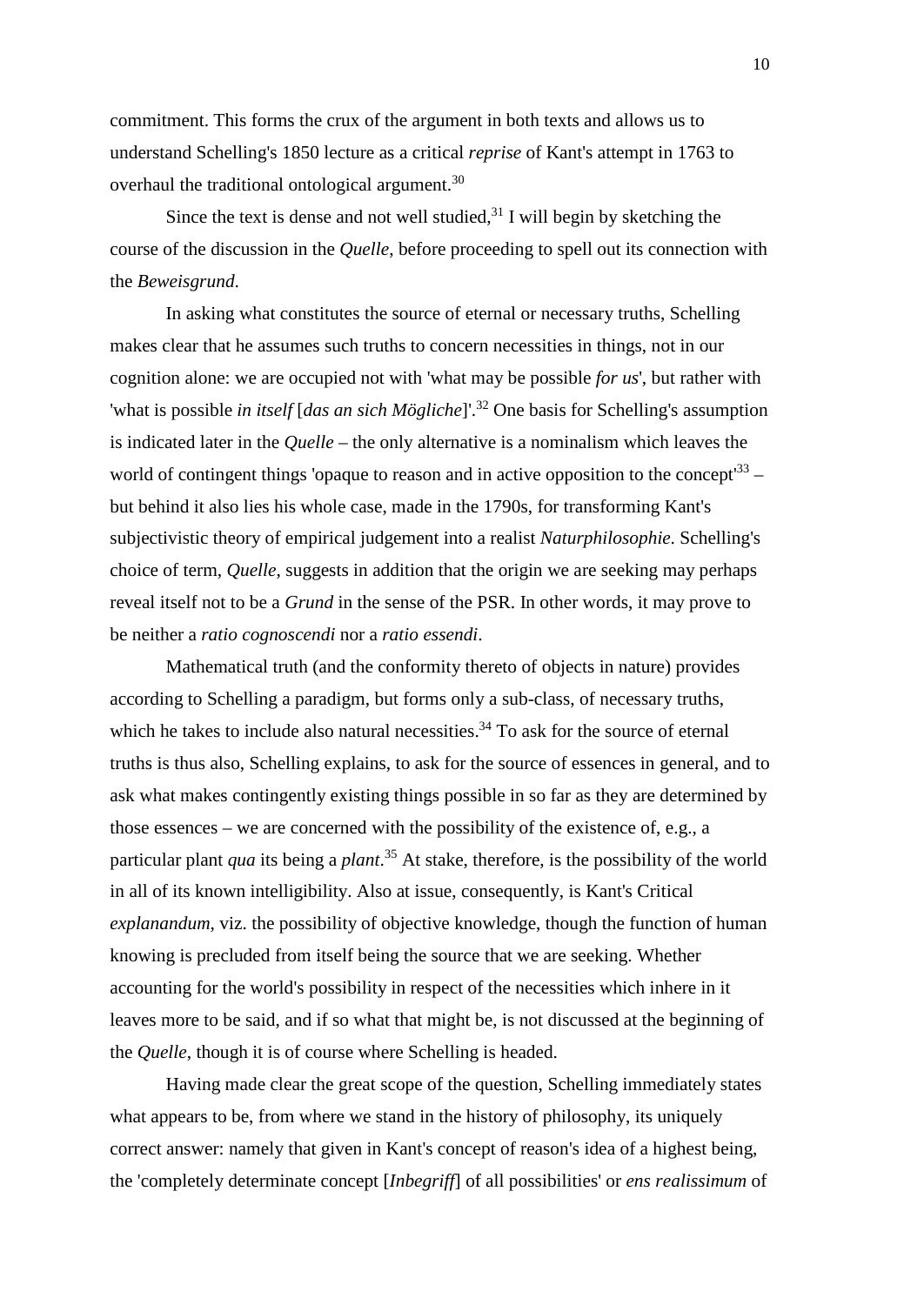the Ideal of Pure Reason.<sup>36</sup> Having stated Kant's theory, Schelling leaves it as it stands, as if it required no elaboration beyond a reminder that this entity also doubles as the intuitive intellect of the Third *Critique*. <sup>37</sup> That it does indeed demand further interpretation will emerge shortly. What Schelling tells us initially is just that it is the only possible answer as long as certain assumptions remain in place: 'This is the path of every pure or merely rational science [*der Weg aller reinen oder bloßen Vernunftwissenschaft*].'<sup>38</sup> It will transpire that Kant's answer is defective or at any rate incomplete, which means that those assumptions too must be overturned, and because Schelling's intention is not to merely leave a skeptical vacuum, it will also need to be explained what should be put in their place. In order to complete all of this, Schelling argues from the history of philosophy in the manner characteristic of his late works: critical reading of the historical sequence reveals concurrently the internal logic of its development and its final *aporia*, while also supplying the momentum that carries us forward to its resolution.

The first part of the text consists in a discussion of medieval and early modern accounts of necessary truth. The particular difficulty encountered here is that of explaining the relation of God to necessary truths. It may be wondered why, history aside, the question of the source of necessary truth should be taken up in a theological context, or if history must be our guide, then why we should not begin with the ancients. Obvious considerations are that God's existence is traditionally reckoned among the eternal truths, if not their very foundation, and that at a minimum it may be expected of an account of the source of necessary truth that it will be prove to be compatible with God's existence. Schelling's reason for taking theological reflection to provide the right starting point becomes clear as the historical discussion unfolds. Kant's Ideal of Pure Reason gives us the concept, if nothing more, of God, and although Kant himself holds that nothing *secures for us* its ontological significance, the Ideal is supposedly at least 'problematic', i.e., capable (in some non-epistemic sense) of having ontological significance. If we accept the Ideal as supplying the correct concept of the source of necessary truth, a question may therefore legitimately be raised concerning how (A) the Ideal *qua* playing its assigned role in our *Wissenschaft*, relates to (B) the Ideal *qua* actually existent. That the latter notion is coherent becomes clear when we reflect that God is conceived of as, if existent, then as existing with maximal actuality.<sup>39</sup> It needs therefore to be shown that these two 'aspects' of the Ideal – the Ideal as the totality-cum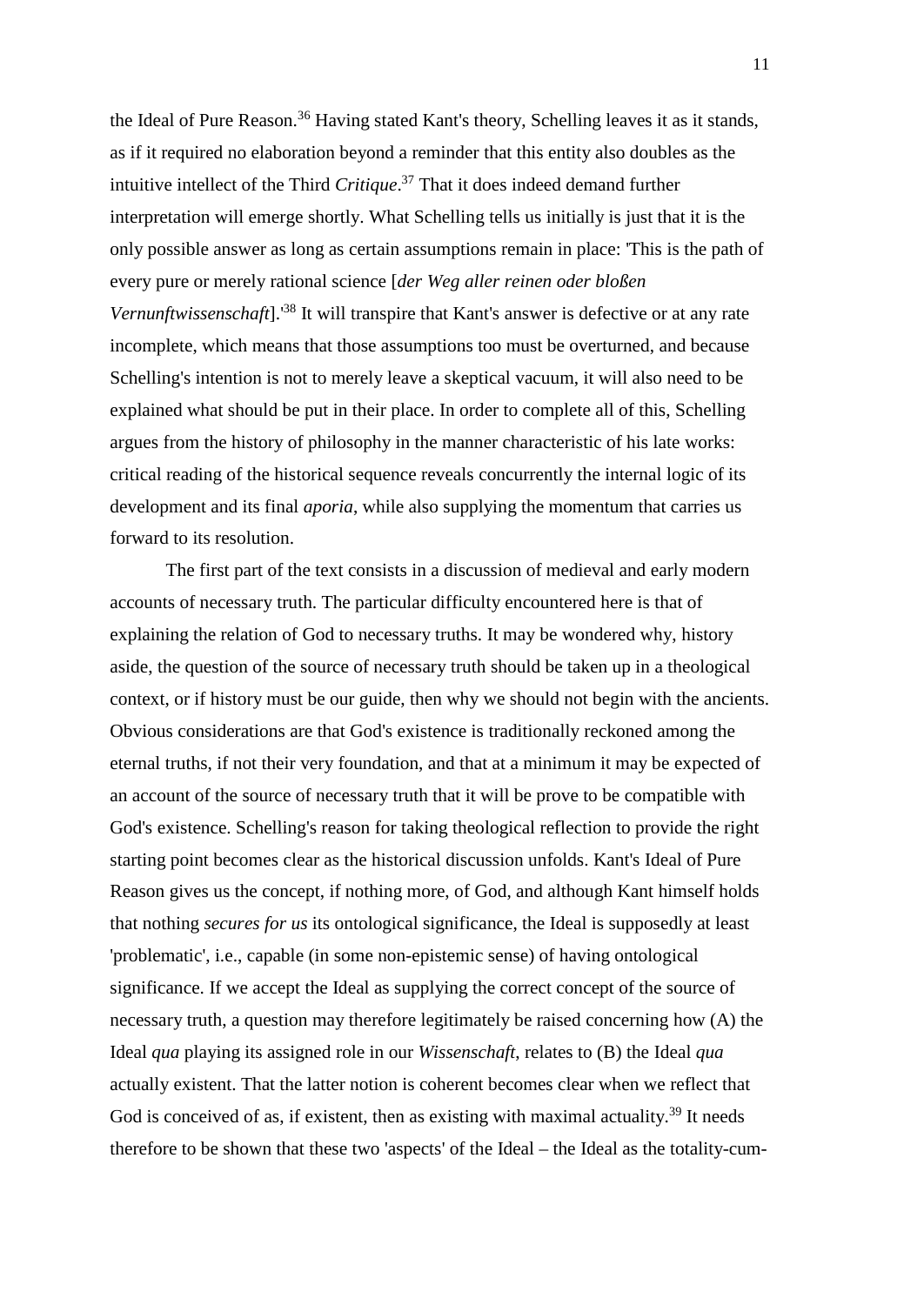ground of necessary truth, and as God, as Schelling puts matters – can be seamlessly related in thought.

Once the simple assumption has been added that will and understanding belong to the structure of the Ideal, or must be involved in the derivation of the world from it, $40$ we find ourselves in the context of early modern discussion of the issue. The problem here is well known. Schelling's distillation is as follows. Dependence on God's will (Descartes' claim) yields absurdity, for whatever results from a will can only be something *actual*, which would make mathematics *a posteriori*, in virtue of its then being dependent on *experience* of the relevant actuals. In any case Descartes' account must be faulty because (Schelling cites Bayle) the eternal truths which define God's own essence cannot themselves derive from his will.<sup>41</sup> Independence from God's will through their relocation in the divine understanding (Leibniz's proposal) encounters the following problem. It must then be asked how divine understanding *relates* to (*verhält sich zu*) the eternal truths. If this understanding *determines* what is necessary from-andout-of itself (*bestimmt von sich aus*), without being bound to anything, then it is divine will once again, but if it *discovers* the necessities (*findet sie vor*, *entdeckt sie*) as something distinct from itself and 'as already being there' (*als schon da seyende*), then something prior to divine understanding is presupposed.<sup>42</sup>

From this point we move, surprisingly quickly, to a position recognizable as Hegel's.<sup>43</sup> What divine *Verstand* presupposes must have a different character from that of a divine faculty (*Facultät*), if an infinite regress is to be avoided. This can only mean that it must be 'itself the Universal', 'independent of everything individual, indeed even opposed to this'.<sup>44</sup> In other words, it must be eternal Reason, *ewige Vernunft*, whose laws divine understanding cannot overstep. And having come this far, a further move is inevitable: postulating two independent and mutually underivable beings, God and Reason, violates the *wissenschaftlich* demand for a single principle, and is also unnecessary, for we may 'affirm that God himself is nothing other than this eternal Reason'.<sup>45</sup> Schelling emphasizes that this reduction, far from coming out of the blue, had become all but fully explicit in the 'theological rationalism' of Wolff before receiving recent expression in 'the system in which Reason is all', i.e., Hegel's.<sup>46</sup>

Now it may be wondered how this leaves us in relation to Kant, who appears to have been skipped over in Schelling's rehearsal of the historical sequence, oddly so in view of Schelling's initial hailing of his Ideal of Pure Reason. The answer is that, on the one hand, the claim of Kant's Ideal to provide the definitive formulation of the source of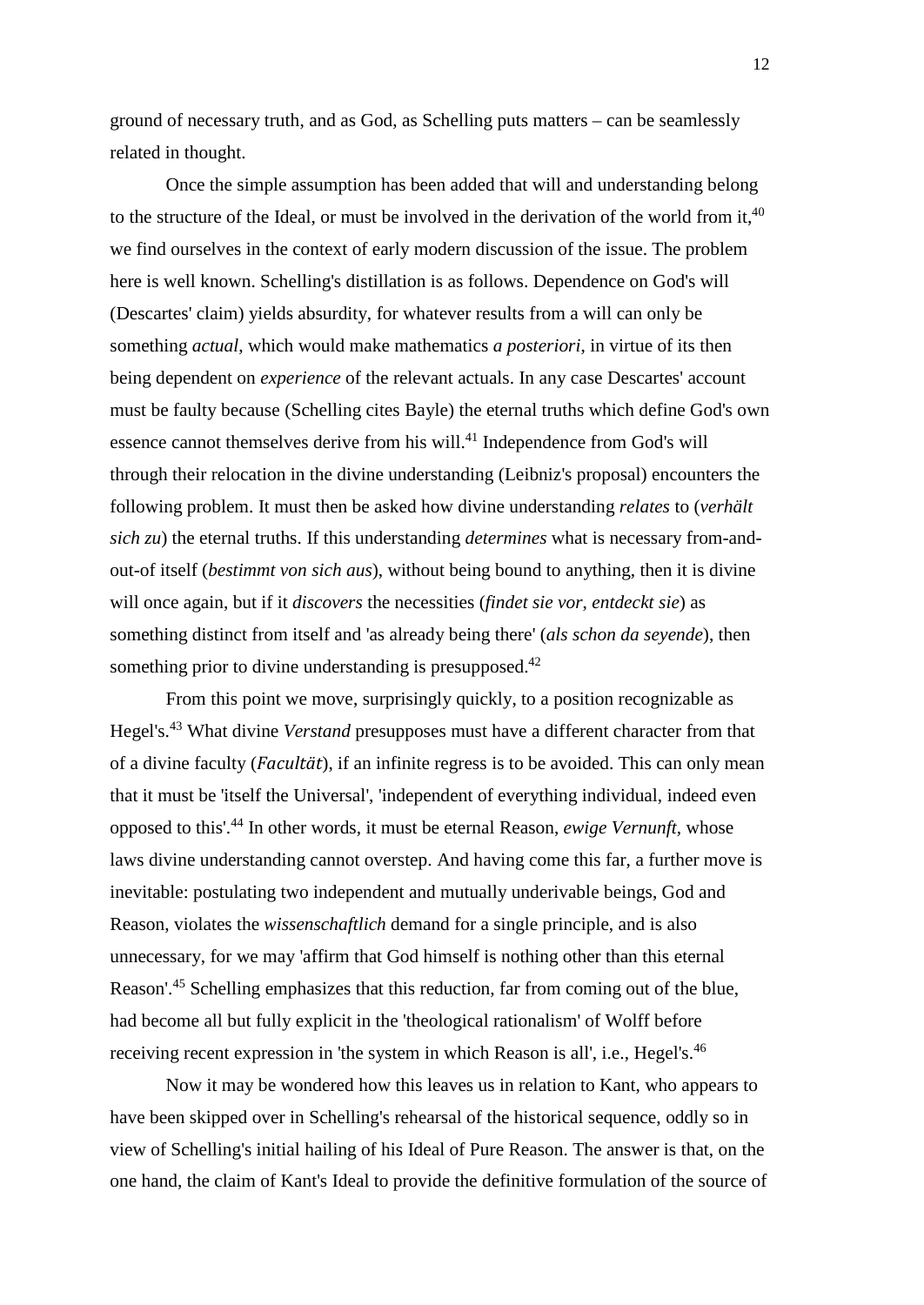necessary truths has been vindicated, as Schelling makes plain when he tells us that God has been reconceived as 'the stuff [*Stoff*], the material of all possibilities [*Materie zu allen Möglichkeiten*]'.<sup>47</sup> At the same time, one integral element of it has been eliminated, for this totality is no longer to be conceived as a (completely determinate) *individual*: rather it is universality through and through. What has emerged is that the two 'aspects' of the Ideal of Pure Reason are at odds with one another; we have learnt that there was an ambiguity in Kant's conception at the outset, which the post-Kantian development has brought into the open.

That this is so becomes clear, Schelling argues, when we ask about the 'real relationship' of (A) the Ideal *qua* Reason, to (B) the Ideal *qua* God, as opposed to their 'purely logical' relationship.<sup>48</sup> What entitles Schelling to treat these two relations as genuinely distinct is precisely the fact that, as has been seen, Kant's Ideal does not survive intact when it is translated, as *Wissenschaft* requires it to be, into the system in which 'Reason is all'. Posing this question allows Schelling to finally present his positive philosophy,<sup>49</sup> the transition to which is marked by his introduction of a new conceptual idiom.

The *logical* relationship of (A) to (B) is merely one of potentiality to actuality. Their *real* relationship must be represented thus:

That which comprehends all possibility, as itself merely possible [i.e. (A)], will be incapable of self-being [*selbst-Seyns*] and only be able to be in the mode of relating itself as mere material to another [i.e. (B)], which is its being and over against which it appears as that which is not through itself [*nur auf die Weise seyn können, daß es sich als bloße Materie eines andern verhält, das ihm das Seyn ist, und gegen das es als das selbst nicht Seyende erscheint*].<sup>50</sup>

The real relation can therefore be cast in terms of identity or of subject-and-predicate: God *is* the Self-Being (*das selbst-Seyende*) of the *Inbegriff* of possibility, and he is the subject of which 'universal being' and 'all essences' must be predicated. But we can do so only on two strict conditions: First, that it is understood that '*he himself* is not this totality': in *himself*, as the absolute individual (*das absolute Einzelwesen*), there is in him no '*whatness* [*kein Was*]', for he is the pure '*thatness* [*das reine Daß*] – *actus purus*'.<sup>51</sup> And second, we must recognize being as having priority: God-*qua*-(B) is what causes God-*qua*-(A) to have *being*. <sup>52</sup> As regards the 'why' question which this raises –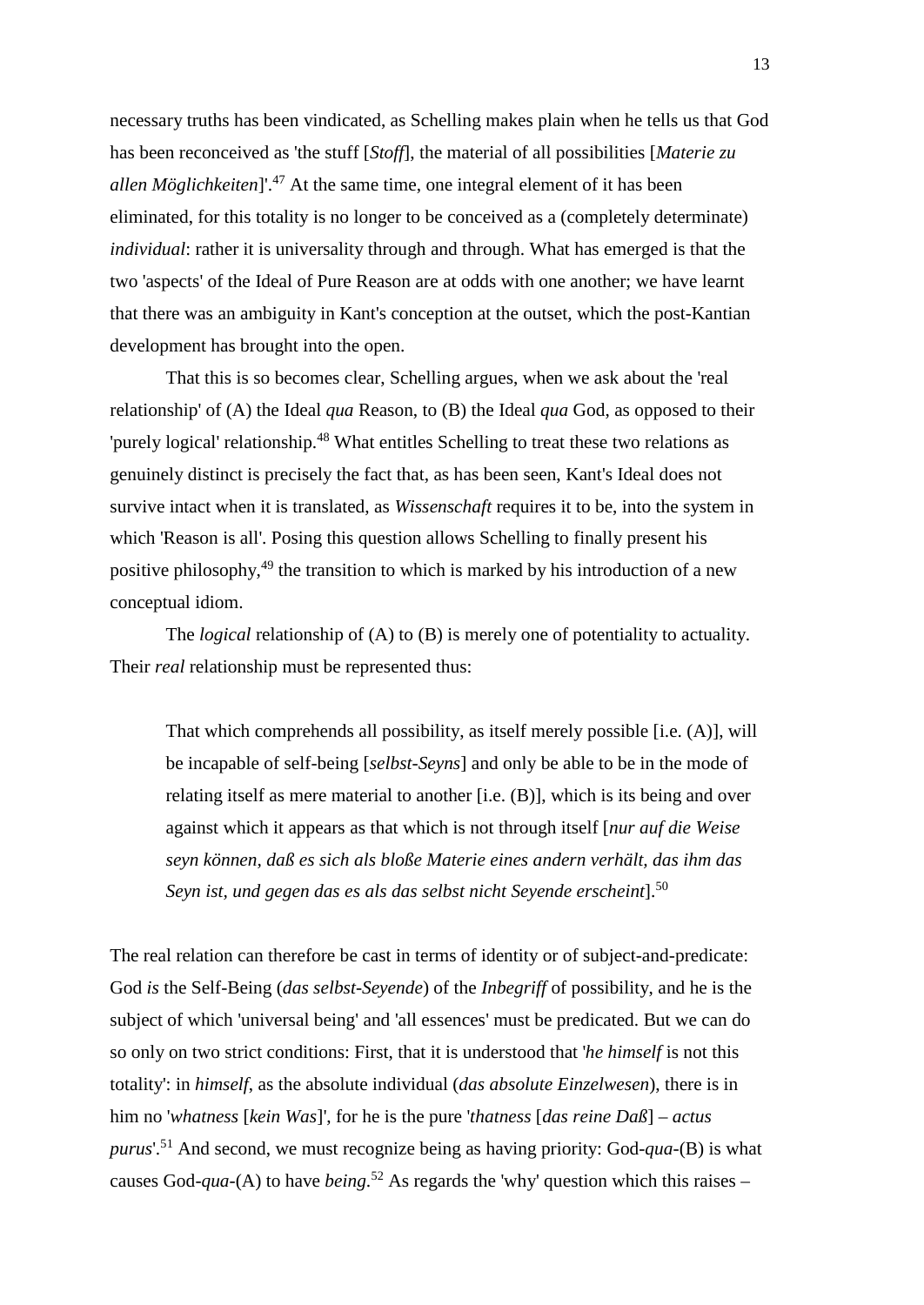by virtue of what necessity does the *Daß* of God acquire its *Was*? – this is 'the final limit', 'that *beyond which one cannot pass*', and it constitutes God's freedom.<sup>53</sup> All that can be said is that, if God had no *Was*, if he were not at least a pre-determinate *Etwas*, then it would not be a truth that God *is*. <sup>54</sup> In this last respect, the ground-consequent relation is reversed: God-*qua*-(B) is *alethically* dependent on God-qua-(A).

In other texts, Schelling breaks down the copula by describing the same structure in terms of becoming. Represented thus, the relationship is again not linear but rather asymmetrically bi-directional: (A) becomes (B), and, by means of a different and subordinate mode of becoming, (B) becomes (A). The two modes of becoming are asymmetrically dependent on one another, like (A) and (B) themselves. Alternatively the structure may be represented mereologically: (A) and (B) produce a whole, and this whole which can also be regarded as having produced  $(A)$  and  $(B)$  as its parts or as having produced itself out of them, again by means of a different and subordinate mode of production.

These different ways of representing God's structure – either in terms of identity, or of becoming, or of mereology – are equally legitimate. The *Quelle* confines itself to the first because it is all that is required to address the specific problem that Schelling has in view in this text, the solution to which, he explains, consists in a oneness (*Einsseyns*) or unity (*Einheit*) of thought and being, a necessity that 'whatever *Is* must also have a relation to the *concept*'.<sup>55</sup> This thesis of course recalls Hegel, and Schelling's own Identity Philosophy, but the formula has changed, and Schelling no longer glosses it as an *Identität*, since it has been found to turn on the asymmetry just described.<sup>56</sup> It nonetheless does the job of making intelligible the coordinate *Daß* and *Was* of the world, completing the task that Hegel had set himself, without the same nihilistic upshot.

The problem which Kant left unsolved in the *Beweisgrund*, of relating *Realitäten* to necessary being and accounting for the supervenience of possibility on being, has been solved in the *Quelle* through a reconception of what God (what Kant called 'necessary being') *is*. God may truly be said to exist necessarily, but not to consist *only* in necessary existence: God also exists *freely*, and without this freedom to exist, could not exist with necessity.<sup>57</sup>

It is tempting to describe what Schelling is offering here, and more pronouncedly in other late texts, which discriminate between *Sein*, *das Seyende*, *das Überseyende*, *Seinkönnen*, etc., as a doctrine of multiple modes of being, but it needs to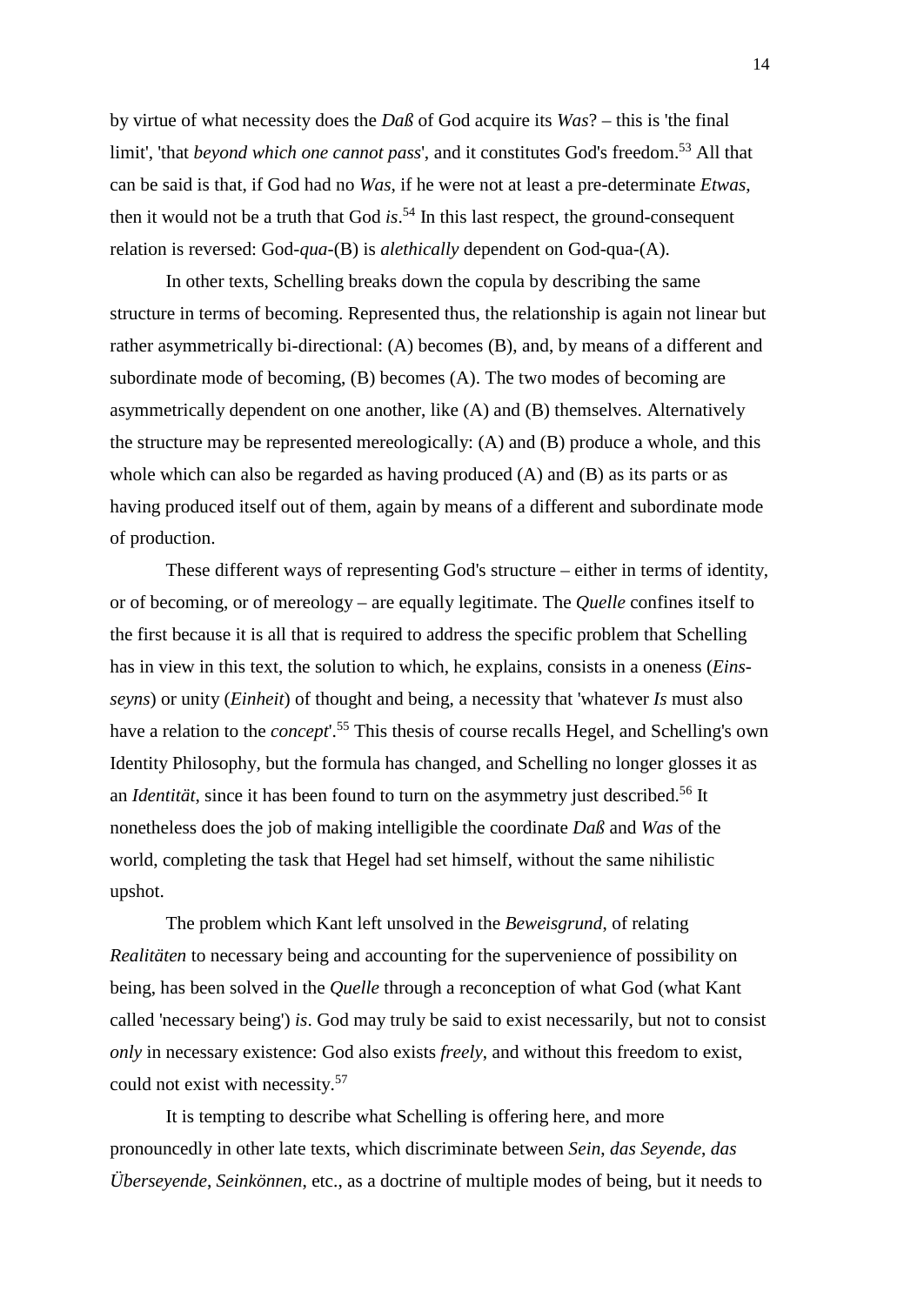be borne in mind that, on Schelling's account, these modes can be understood only (i) through and alongside one another, and (ii) as exemplified in one primordial case. Hence it seems better to say that the central thrust of Schelling's new conceptual figures is instead to complexify the (unitary) concept of being, in a revisionary way that shows it to have a shape which can be grasped only in terms of Schelling's model of differentiated moments, articulated on an axis which can be brought under no determinate concept, but which demands an interfoliation of logical and temporal vocabularies.<sup>58</sup> These novel conceptual figures are not self-justified, or available to philosophical reflection *ab initio*, rather we have been *forced* to construct and employ them, by the need to conceive God and the source of necessary truth in a way which avoids the otherwise inevitable reduction of All to Reason, and thence to Nothing.

Further clarifying Schelling's ontological revision would demand much more than can be supplied here, but one brief suggestion can be made as to how it may be viewed. Kant's concept of the intuitive intellect, which as noted earlier Schelling regards as intimately related to Kant's Ideal of Pure Reason, comes to be formulated by asking what cognition would be, if the finitude which defines (and constrains) human cognition were subtracted from it. We arrive thereby at an *inversion* of our own mode of cognition. Thus we form the concept of an intellect that begins with wholes and advances to cognition of parts, and so on. But it remains, on Kant's account, cognition which has for its (divine) subject the *form of judgement*, articulated in terms of subject and predicate. At any rate, for Kant it is only in the form of a total compression of intuition and concept that our representation of the intuitive intellect has any significance. Schelling's ontological innovation may be regarded as taking the further step of *inverting judgement*: we attempt to express a mode of cognition from which the form of judgement too has been abstracted. This further and strange-sounding step cannot be dismissed as a step too far, for again we have been *forced* to make it, in order to make sense of Kant's own highest Idea.<sup>59</sup> And what we encounter, having taken it, is according to Schelling not cognition as distinct from being, but the being to which it is indebted.

Putting Schelling's idea in this way recalls the insight contained, I argued, in Kant's *Beweisgrund*. So let me now spell out the relation of the two texts.

Both give expression to dissatisfaction with philosophical rationalism and some sympathy with empiricism: the *Beweisgrund* reflects Kant's appreciation of Crusius' objections to the Leibniz-Wolffian philosophy and of Newtonianism, while Schelling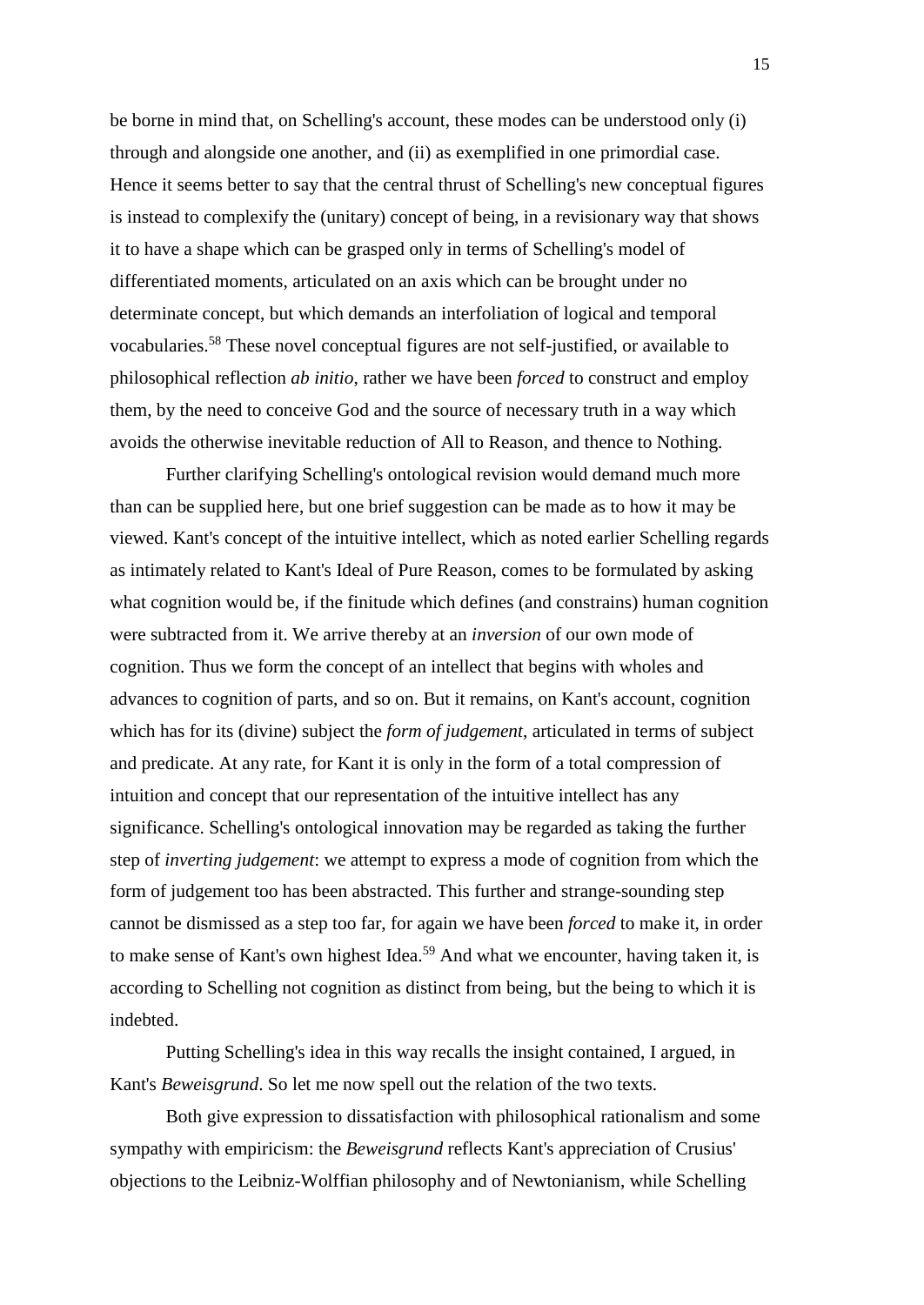has Hegel in his sights and had in his historical texts of the 1830s repeatedly gone over the opposition of empiricism and rationalism. But they proceed to opposite conclusions, since if Schelling is right, then the insight with the aid of which Kant attempted to make a running repair to rationalist metaphysics in fact points towards their final overcoming.

Schelling's view of Kant may be reconstructed as follows. Kant was right in the *Beweisgrund* to move from thought to being, but wrong to suppose that the being to which thought must move can be conceptualized simply as 'necessarily existing being'. In challenging this move – understood as an inference – the Critical Kant was justified, though wrong in turn to conclude that the only move that thought can make is to a mere *idea*. To that extent Kant's later ontological deflation of the *Beweisgrund*'s argument is in error.

The further implication of what Schelling argues in the *Quelle* is that the *Beweisgrund* does not avoid commitment to Spinozism, because the slack that Kant there assumes, between the unique necessary being and the *Realitäten* which supposedly supervene on it, cannot be sustained. Nor does the Critical philosophy avoid the necessitarian implications of Spinoza's system, for once the concept of the Ideal of Pure Reason has been formulated – unless it is checked by a reconsideration of the project of *Vernunftwissenschaft* of the sort that Schelling's late philosophy aims to supply – it will inevitably resolved itself into the contingency-denying, and ontologically nihilistic, system of Hegel.<sup>60</sup> What the Critical Kant relies on in order to block Spinozism is his doctrine of the transcendental ideality of time, its being a 'mere form of sensible intuition', which according to Kant allows worldly things to constitute their own order of mere 'appearance', insulated from the top-down necessity of Spinoza's monism.<sup>61</sup> That this strategy of self-limiting *Wissenschaft* does not work, however, for a number of reasons having to do with the untenability of transcendental idealism as exposited in the Transcendental Aesthetic, is a motivating premise of post-Kantian idealism. What in fact is needed in order to avoid Spinozism is a conception of being as having the structure and complexity adumbrated above; only on this basis can the existence of necessary truths be reconciled with the contingency of actual things.

Schelling's recognition of how close Kant nonetheless came to seeing the need for a positive philosophy is reflected in his strikingly equivocal assessment of Kant in the *Quelle*: on the one hand Schelling affirms that, with his concept of the Ideal of Pure Reason, Kant did arrive at (and even mastered) the standpoint which Schelling has set forth; on the other hand, he did so 'just barely', and 'did not progress beyond it'.<sup>62</sup>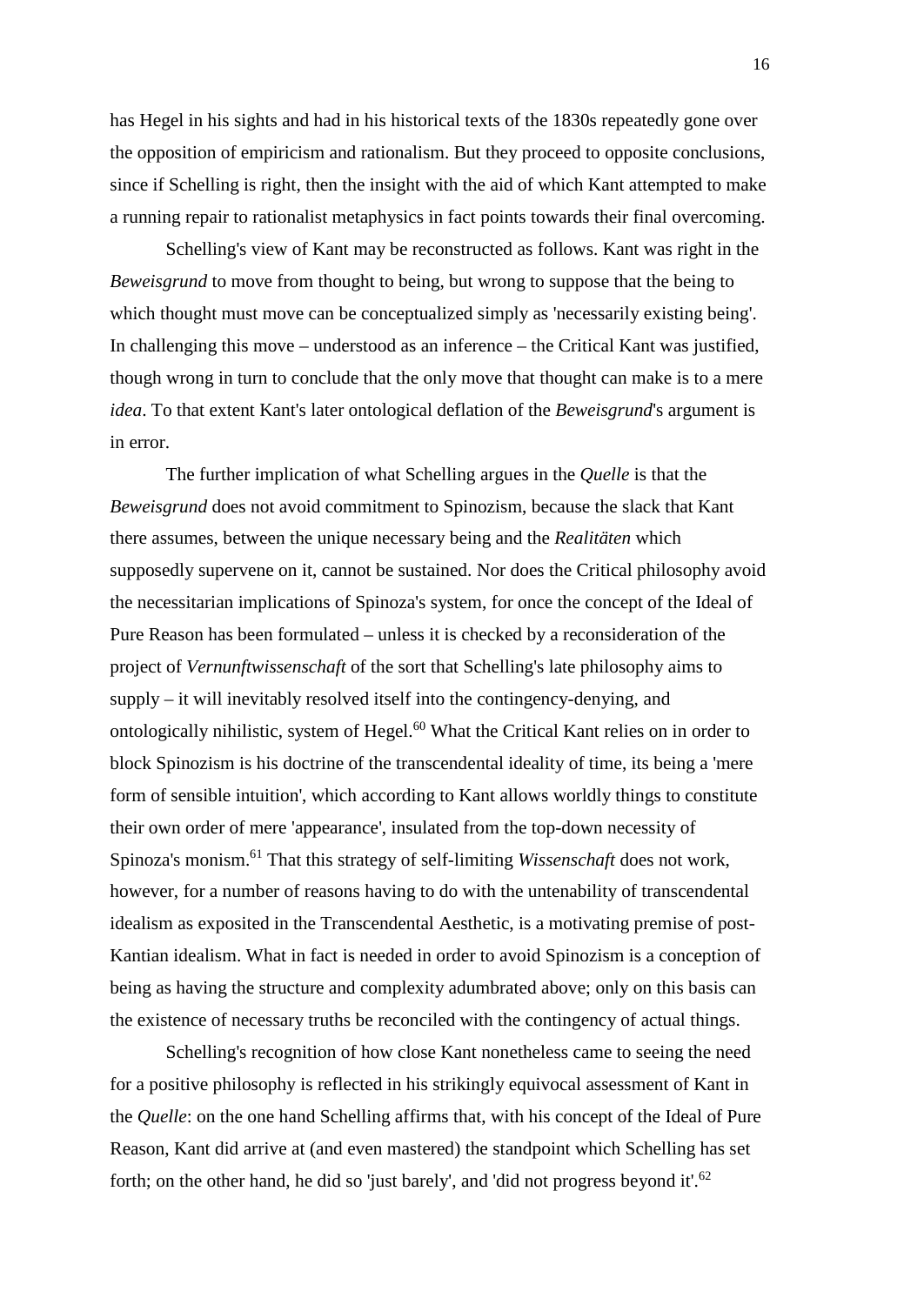Now what Schelling might have added is that behind the Ideal lies the *Beweisgrund*, which contains embryonically Schelling's own insight that the being to which thought must move is *unvordenklich*, in so far as Kant there recognized an ontological necessity within thought more primitive than the PSR. The insight of the *Beweisgrund* is, that reflection on the possibility of thought takes us to a point where we, so to speak, *pass over* into transcendental reality: If I am to think – and I *do* think! – , then there must be possibility, and in order for there to be possibility, there must be *being* which pre-dates thought, possibility, and the PSR. The necessary priority of being over thought which manifests itself at this point is absolute in the sense that it does not allow for a distinction to be drawn between the necessity of thinking it to be the case – where modality attaches to the *thinking* of the content – and the necessity of its being the case – where modality belongs to *what is exhibited* in the content of thought. The PSR is thereby shown to be, in a newly disclosed sense, non-necessary, though it is also, on the condition of being so understood, absolutely valid. In Schelling's new idiom, the *Beweisgrund* exposes the Fact of the World at the root of thought. In this way Schelling's late philosophy can be viewed as a return to an idea which Kant had glimpsed but left behind, an extended meditation on the insight that led Kant to believe that he had opened a new door for rationalism and put the ultimately desired object of human reason within its grasp.

Some final remarks on the opposition of Schelling and Hegel with which I began. Viewed externally, it appears to consist in the assertion by each of one side of an antithesis over the other. Yet internally each represents their own standpoint as free from the one-sidedness exhibited by their opponent. We might ask how this can be. The pattern is broadly familiar from other contexts in the history of philosophy where opposing positions seem to become mutually and symmetrically incommunicable, but in Schelling and Hegel it assumes a maximally abstract and philosophically comprehensive form; which may lead us to wonder whether the opposition is not somehow ill-conceived.<sup>63</sup>

I think it can be said how Schelling at least wishes to answer the question, and why he thinks the dispute is not empty but all-decisive. The insight on which Schelling's late philosophy expands, and which my reading of the *Quelle* in light of the *Beweisgrund* has tried to put into focus, is that there is a constitutive two-sidedness in the Situation of Thinking, which presents us immediately both with possibility, supplying the aether of thought, and with being, without which thought would be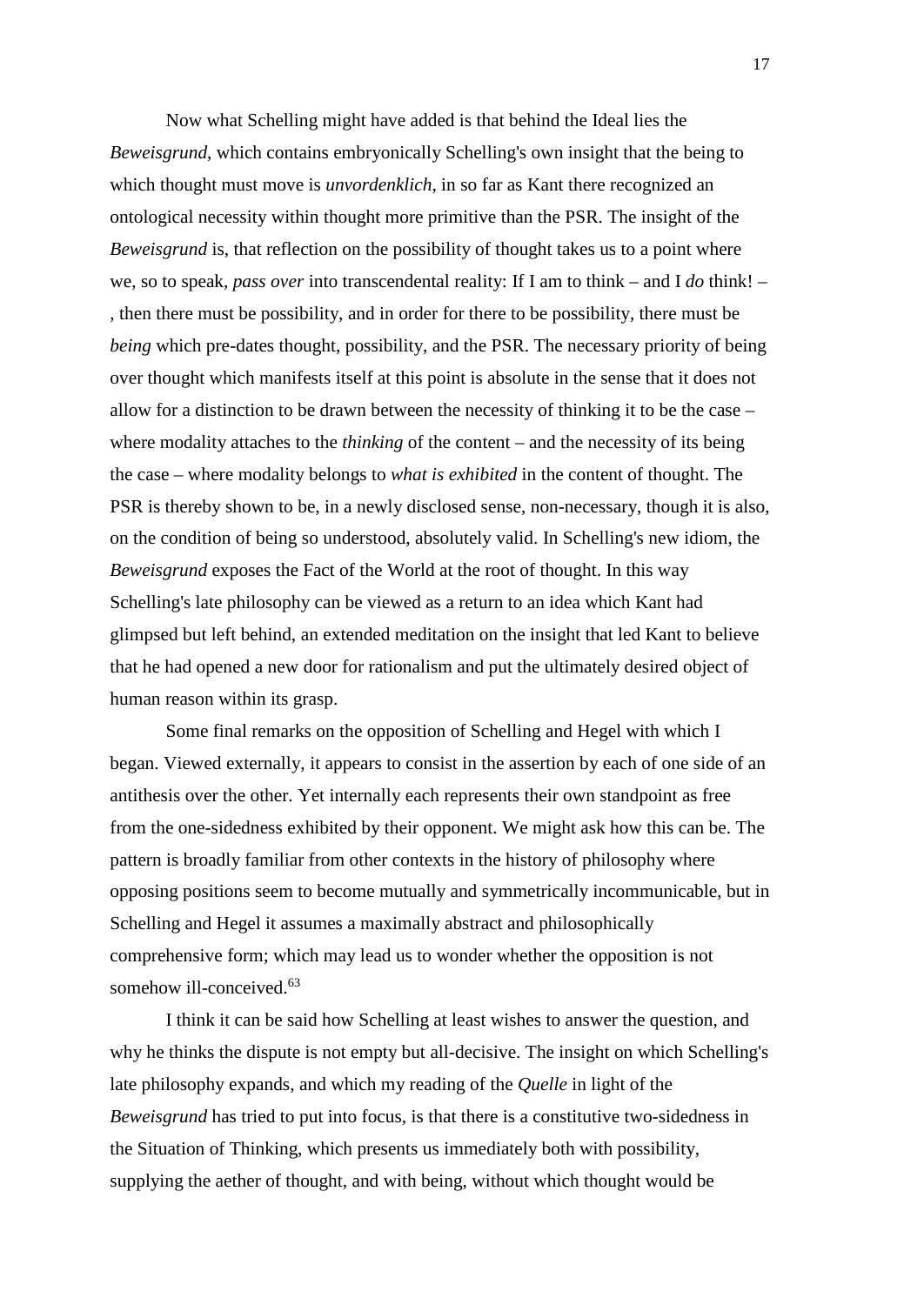nothing for itself. From the Situation itself it cannot be determined directly, however, which of the two has priority.<sup>64</sup> This is what allows it to be supposed that pure reason has its own absolute content, *vernunftwissenschaftlich* elaboration of which can encompass all possible reality, inclusive of itself. The truth, however, which needs to be grasped via the history of philosophy – specifically, through recognition of the emptiness that results from the endeavour to extract all reality from pure reason – is that thought is indebted to being for its own possibility. That this is not plain to view *ab initio* is due not to any constraint of discursive reflection,<sup>65</sup> but is a consequence of the fact that philosophical reflection lies at the end of a *real* process which begins with God and in the course of which God's structure has been inverted: God *came to think* his own being, while we, as God's derivatives, exist from the beginning *through* God's thinking. The job of philosophical *Wissenschaft* is to reverse this inversion; which allows it to be understood why Schelling should describe positive philosophy as *philosophische Religion*, <sup>66</sup> a title which Hegel's system could never merit.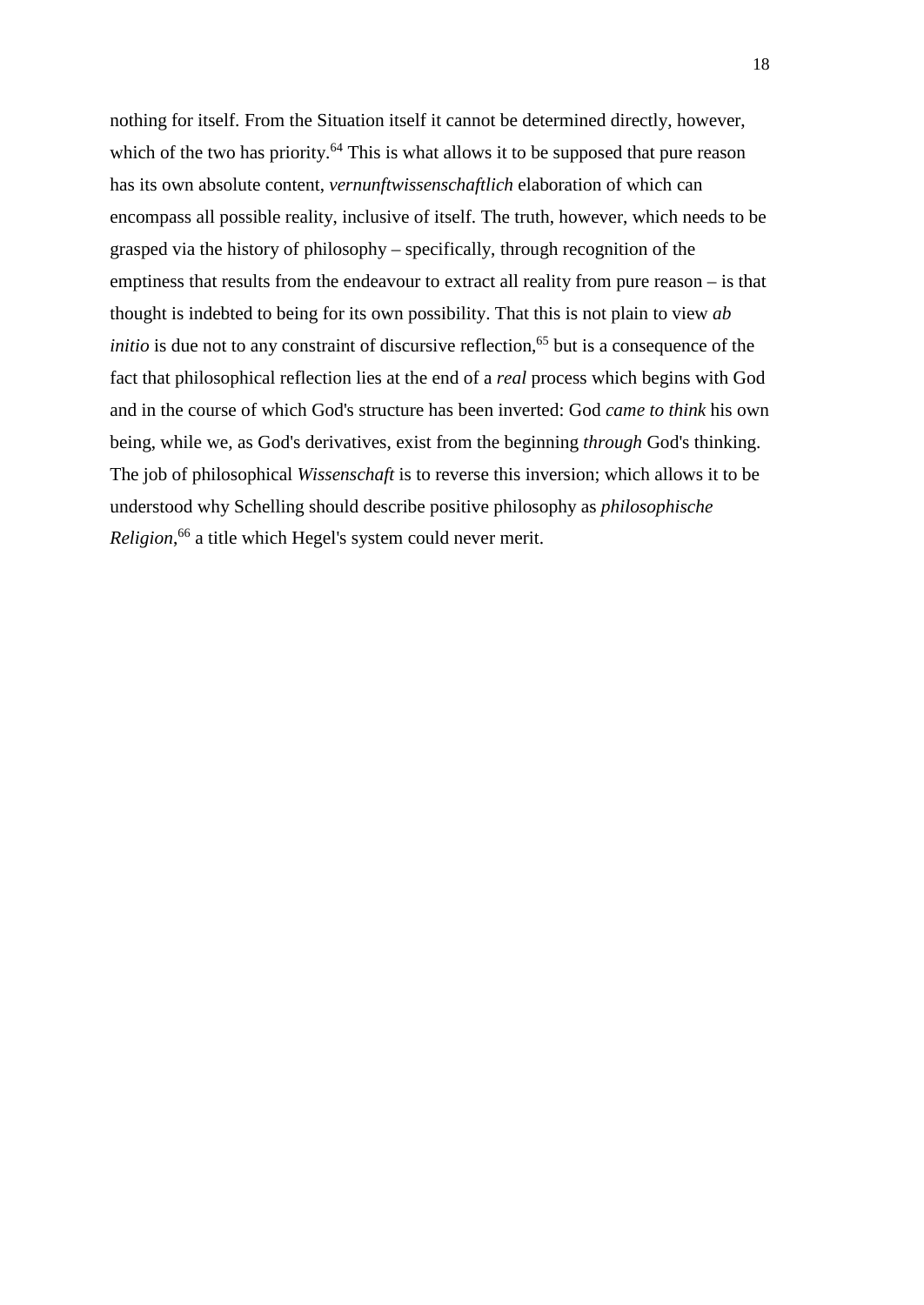#### **References**

Beck, L. W., *Early German Philosophy: Kant and His Predecessors* (Bristol: Thoemmes Press, 1969).

Beckers, Hubert, *Historisch-kritische Erläuterungen zu Schelling's Abhandlungen über die Quelle der ewigen Wahrheiten und Kant's Ideal der reinen Vernunft* (Munich: Akademie Verlag, 1858).

Boehm, Omri, *Kant's Critique of Spinoza* (Oxford: Oxford University Press, 2014).

Cassirer, Ernst, *Kant's Life and Thought*, trans. James Haden (New Haven: Yale University Press, 1981).

Fischer, Kuno, *Schellings Leben, Werke und Lehre*, 4th edn. (Heidelberg: Winters, 1923).

Chignell, Andrew, 'Kant, Modality, and the Most Real Being', *Archiv für Geschichte der Philosophie*, 91 (2), 2009, 157–192.

Gabriel, Markus, *Der Mensch im Mythos* (Berlin: de Gruyter, 2006).

Gabriel, Markus, 'Schellings Antwort auf die Grundfrage der Metaphysik in der *Urfassung der Philosophie der Offenbarung*', in *Warum ist überhaupt etwas und nicht vielmehr nichts?*, ed. Rico Hauswald, Jens Lemanski and Daniel Schubbe (Leipzig: Meiner, 2013), 159–188.

Gardner, Sebastian, 'On Omri Boehm, *Kant's Critique of Spinoza*', *Virtual Critique*, December 2016, https://virtualcritique.wordpress.com.

Gardner, Sebastian, 'The Metaphysics of Human Freedom: From Kant's Transcendental Idealism to Schelling's *Freiheitsschrift*', *British Journal of the History of Philosophy*, 25 (1), 2017, 133–156.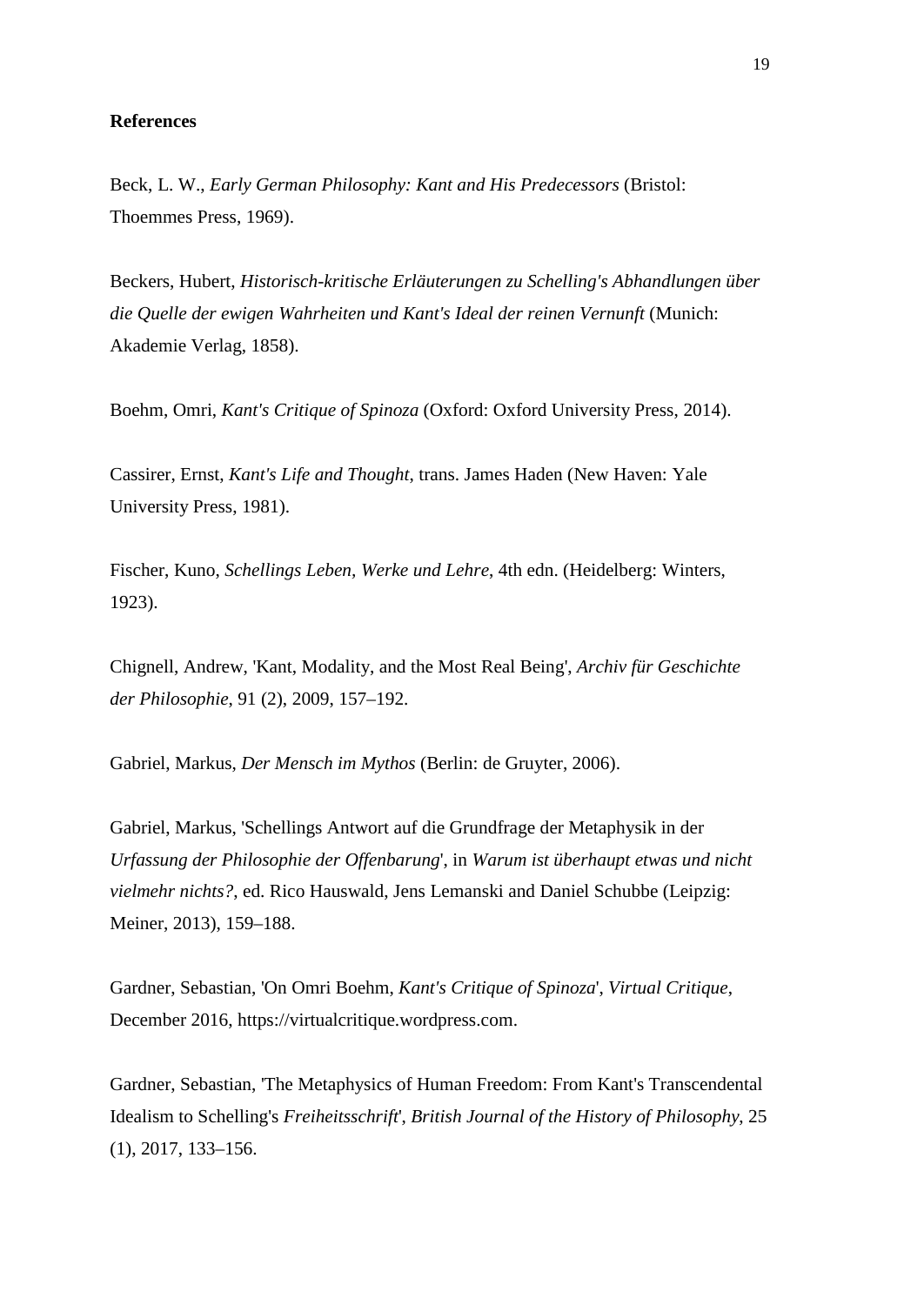Hogrebe, Wolfram, *Prädikation und Genesis: Metaphysik als Fundamentalheuristik im Ausgang von Schellings 'Weltalter'* (Frankfurt am Main: Suhrkamp, 1989).

Jacobi, F. H., *The Main Philosophical Writings and the Novel 'Allwill'*, trans. and ed. George di Giovanni (Montreal & Kingston: McGill-Queen's University Press, 1994).

Kant, *Critique of Pure Reason* (1781/1787), trans.

Kant, Immanuel, *Lectures on Logic*, trans. and ed. J. Michael Young (Cambridge: Cambridge University Press, 1992).

Kant, Immanuel, *Practical Philosophy*, trans. and ed. Mary J. Gregor (Cambridge: Cambridge University Press, 1996).

Kant, Immanuel, *Theoretical Philosophy 1755–1770*, trans. and ed. David Walford (Cambridge: Cambridge University Press, 1992).

Schelling, F. W. J., 'Abhandlung über die Quelle der ewigen Wahrheiten', in *Sämmtliche Werke*, Vol. XI, 573–590. ['On the Source of the Eternal Truths', trans. Edward A. Beach, *The Owl of Minerva* 22 (1), 1990, 55–67.]

Schelling, F. W. J., *Grundlegung der positiven Philosophie. Münchner Vorlesung WS 1832/33 und SS 1833*, ed. Horst Fuhrmans (Torino: Bottega d'Erasmus, 1972).

Schelling, F. W. J., *Sämmtliche Werke*, ed. K. F. A. Schelling, 14 vols. (Stuttgart: Cotta, 1856–61).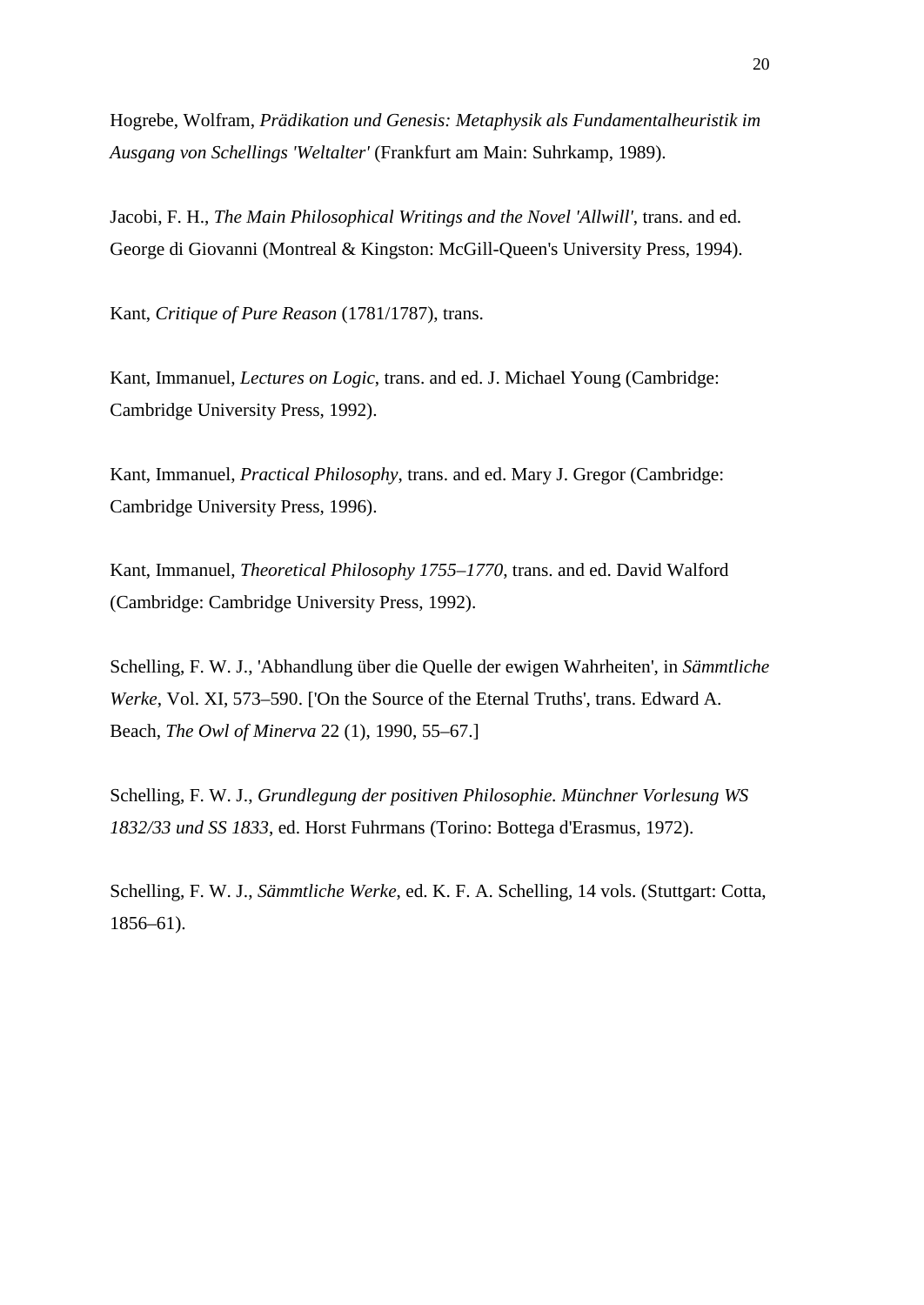#### **Notes**

-<sup>1</sup> Kant, *Der einzig mögliche Beweisgrund zu einer Demonstration des Daseins Gottes* / *The Only Possible Basis for a Proof of the Existence of God* (1763), in *Theoretical Philosophy 1755–1770*, trans. and ed. David Walford (Cambridge: Cambridge University Press, 1992), 2:72–73 [117–118]. All references to Kant are first to the Akademieausgabe, followed in square brackets by page references to the CUP translation.

 $2$  In the Fourth Reflection of Section One, where Kant argues that the Necessary Being must have properties of understanding and will, and in Section Two, which re-argues this claim on an *a posteriori* basis.

3 Omri Boehm, *Kant's Critique of Spinoza* (Oxford: Oxford University Press, 2014), 20–21. A fuller discussion of Boehm's Spinozistic interpretation of the *Beweisgrund* is contained in my review in *Virtual Critique*, December 2016, https://virtualcritique.wordpress.com.

4 See Boehm, *Kant's Critique of Spinoza*, 16, 21–29.

5 Boehm, *Kant's Critique of Spinoza*, 25 (later reiterated, 28).

6 Andrew Chignell, in 'Kant, Modality and the Most Real Being', *Archiv für Geschichte der Philosophie*, 91 (2), 2009, 157–192, draws the distinction between the original and unelaborated PSR and its ontologically significant version (158). Chignell leaves undecided the question of whether Kant was ever committed to the former (158 n2). <sup>7</sup> What has just been described, it is worth noting, corresponds exactly to the position

advanced by Schopenhauer in *The Fourfold Root of the Principle of Sufficient Reason* (1813/1847).

8 Boehm, *Kant's Critique of Spinoza*, 26–27.

9 Boehm, *Kant's Critique of Spinoza*, 26.

 $10$  It may be felt, again, that what has just been proposed misses the whole point of the PSR, *viz*., its requirement that truths have *truth-makers*. But, again, the question is precisely: Why cannot a fact such as 'the absolute necessity of possibility' qualify as a truth-maker? That the pre-Critical Kant was entirely capable of detaching the PSR from ontological commitment is testified by his Crusius-influenced discussion of Wolff in the *New Elucidation*, Proposition IV of which explores the ambiguities in the concept of ground, while Proposition V reduces grounds *in general* to the mere connection of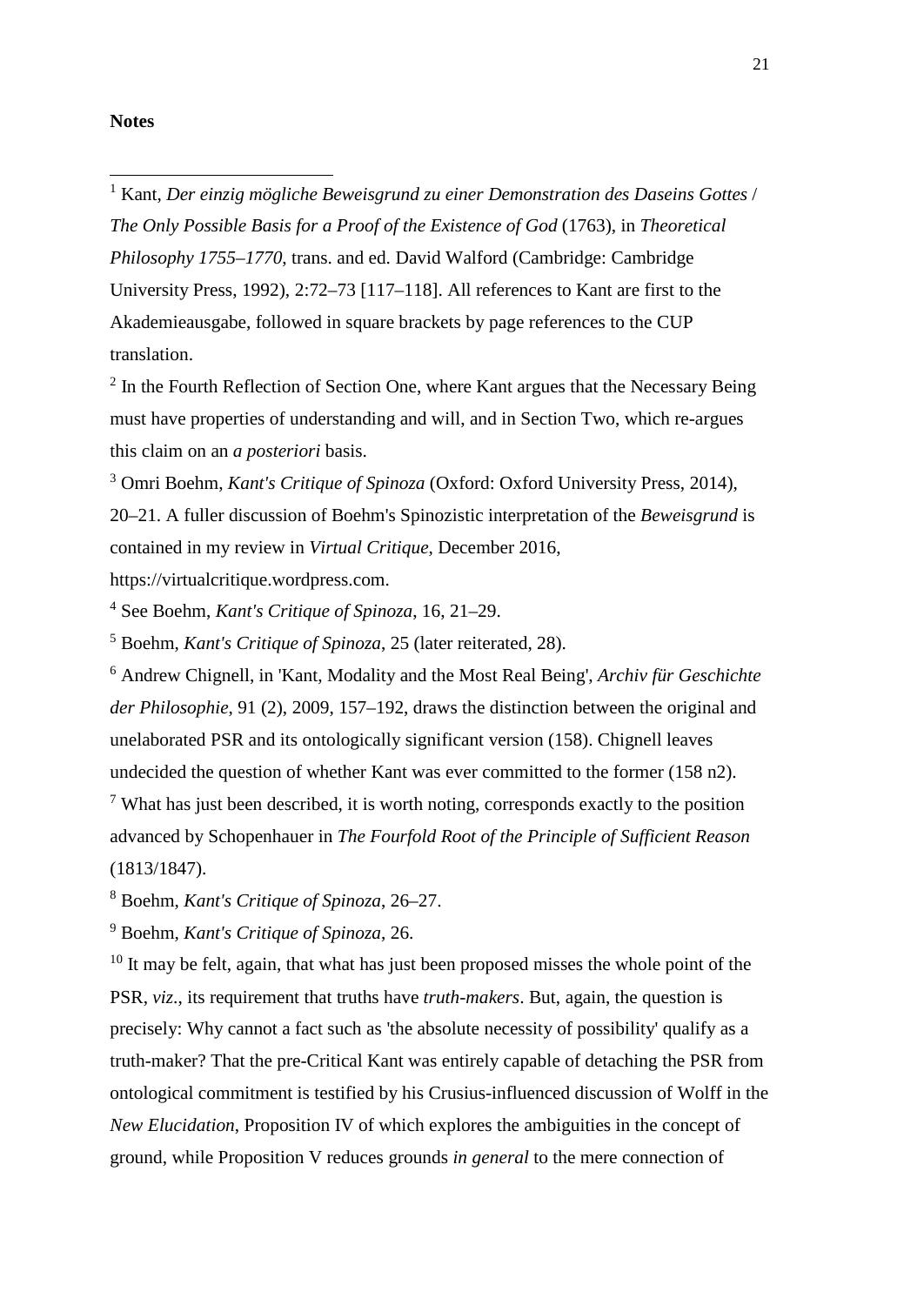subject and predicate in a true judgement, and Proposition VI marks off grounds of *existence* as forming a special sub-class.

<sup>11</sup> Matters may be more complicated in so far as, arguably, reflexive applications of the PSR ('There is sufficient reason for the necessity of the PSR') do result in distinct, further modal truths, not mere restatements of the principle. But even granting this baroque ontology, it makes no difference to the point at hand, which is simply that, if the PSR can loop back on itself in a self-vindicatory manner, then so too can 'Necessarily there is possibility.'

 $12$  More precisely, we could not be thinking in any sense that allows our thoughts to be *candidates for truth*: we could be 'thinking' only in the sense of executing purely formal, merely syntactic operations. In other words, Kant's argument requires that our thinking be truth-*directed* (though not that any of our thoughts be true).

<sup>13</sup> As Boehm suggests, *Kant's Critique of Spinoza*, 26.

<sup>14</sup> Boehm, *Kant's Critique of Spinoza*, 26.

1

<sup>15</sup> It is of high relevance that even the necessary falsity of a contradiction (hence formal possibility too) is resolved by Kant into the exact same root: 'If we now consider for a moment why that which contradicts itself should be absolutely nothing and impossible, I find that through the cancellation [*Aufhebung*] of the law of contradiction, the ultimate logical ground of all that can be thought, all possibility vanishes, and there is nothing left to think [*nichts dabei mehr zu denken sei*]' (*Beweisgrund*, 2:82 [127]). Kant sets formal and material possibility in parallel and identifies the requirement that there be something *zu Denken* as the crux of both.

<sup>16</sup> Elucidation of these claims, and support for them, can be found in Kant's discussion of the concept of existence in Section One, where he asserts both (i) its unanalysability, and also (ii) its equivalence with the concept of 'absolute position' or 'absolute positing' (*Beweisgrund*, 2:70–76 [116–121]). 'Positing', which Kant does not differentiate from 'position' ('Der Begriff der Position oder Setzung', *Beweisgrund*, 2:73 [119]; see translator's note *h*), implies something over and above logical form. It is of importance that, while Kant's differentiation of absolute from relative positing may suffice for his criticism of the traditional ontological argument, Kant leaves himself poised between two alternatives: (a) the strong metaphysical view that existence *consists in* nothing but occupation of absolute position; and (b) the weaker view that occupation of absolute position is merely the *marker* or criterion of satisfaction of the concept of existence. (a)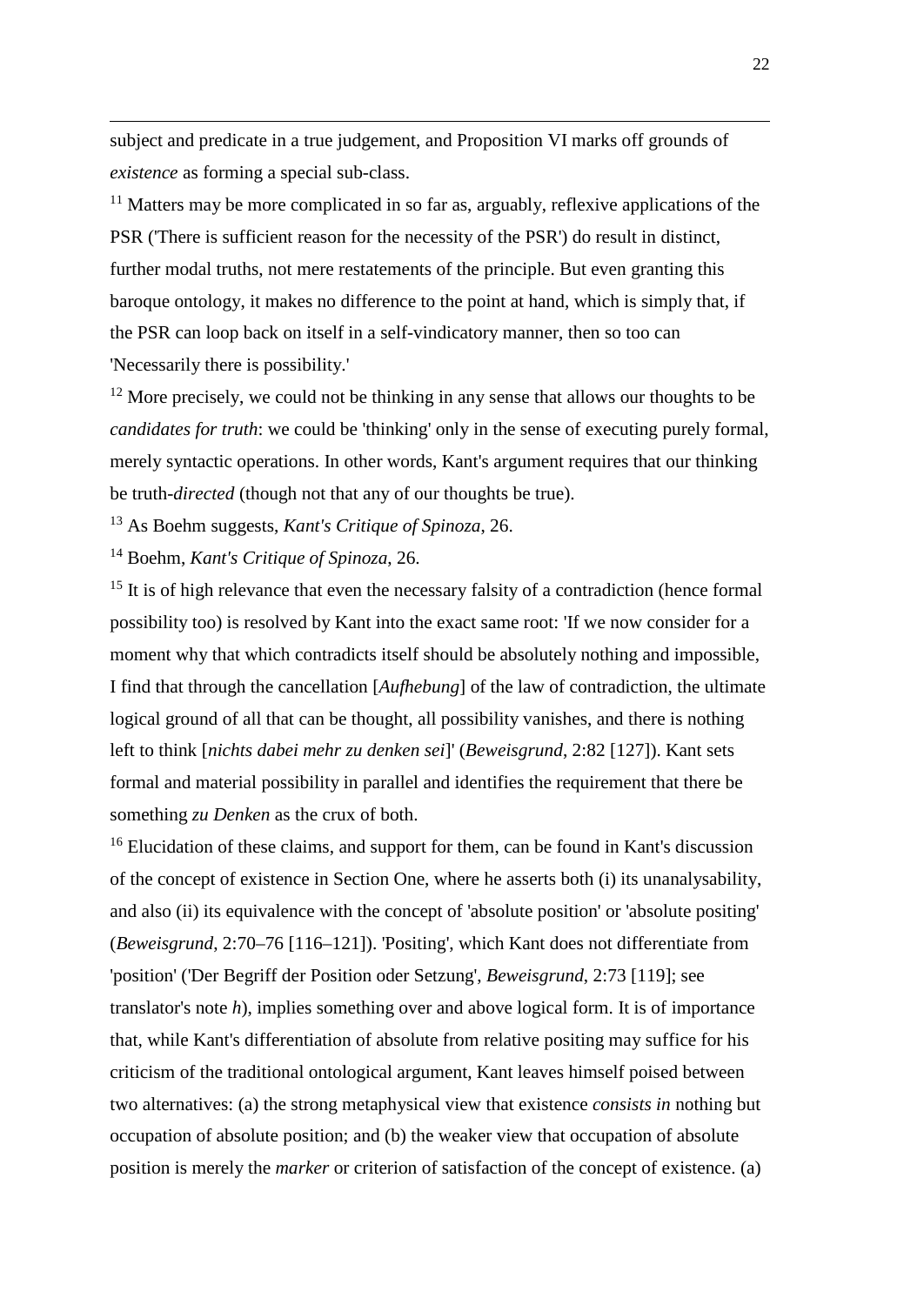is suggested by, e.g., 'Whether God exists, that is to say, whether God is posited absolutely or exists, [...]', *Beweisgrund*, 2:74 [119], and since it ties existence logically to thought (for 'position' denotes a role within the content of thought, and 'positing' implies an act of thinking), it coheres with Kant's attempt to pass on a necessity from thought to its ground. But (b) is not ruled out, and coheres with the *Beweisgrund*'s concern with 'real' possibility and its aim to tap a pre-predicative source of necessity. The issue will arise again in Schelling's *Quelle*, the implication of which is that Kant in the *Beweisgrund* does not recognize this ambiguity, which must however, according to Schelling, be resolved in favour of (b).

<sup>17</sup> F. H. Jacobi, *The Main Philosophical Writings and the Novel* 'Allwill', trans. and ed. G. di Giovanni (Montreal & Kingston: McGill-Queen's University Press, 1994), 284– 285.

<sup>18</sup> The proto-transcendental character of the *Beweisgrund* is noted in Ernst Cassirer, *Kant's Life and Thought*, trans. James Haden (New Haven: Yale University Press, 1981), 65.

 $19$  It is to be noted that at the end of the work, Kant distances himself from reliance on the PSR and also, significantly, endorses it only *qua* causal principle proceeding from an existentially committed premise (*New Elucidation*, in Kant, *Theoretical Philosophy 1775–1770*, 2:157–159 [197–198]).

<sup>20</sup> L. W. Beck, *Early German Philosophy: Kant and His Predecessors* (Bristol: Thoemmes Press, 1969), 409–410.

<sup>21</sup> Or, for that matter, to merely repeat what he had said in Proposition VII of the *New Elucidation*. If we compare the two texts, the methodological advance is quite clear: the earlier text describes its proof as 'based on essence' and as concerned with 'the possibility itself of things' (*New Elucidation*, 1:395 [16]), not with the provision of data of thought.

<sup>22</sup> Boehm, *Kant's Critique of Spinoza*, 30–38.

1

<sup>23</sup> Extension is one example of a *Realität* (*Beweisgrund*, 2:80–81 [125]). The concept, which had figured previously in the *New Elucidation*, 1:395–396 [16–17], is employed throughout the work.

<sup>24</sup> *Beweisgrund*, 2:85 [129–130] (my italics). Again, later we read: 'all reality is, *in one way or another* [*auf eine oder andere Art*], embraced by the ultimate real ground' (2:87 [131–132]; my italics).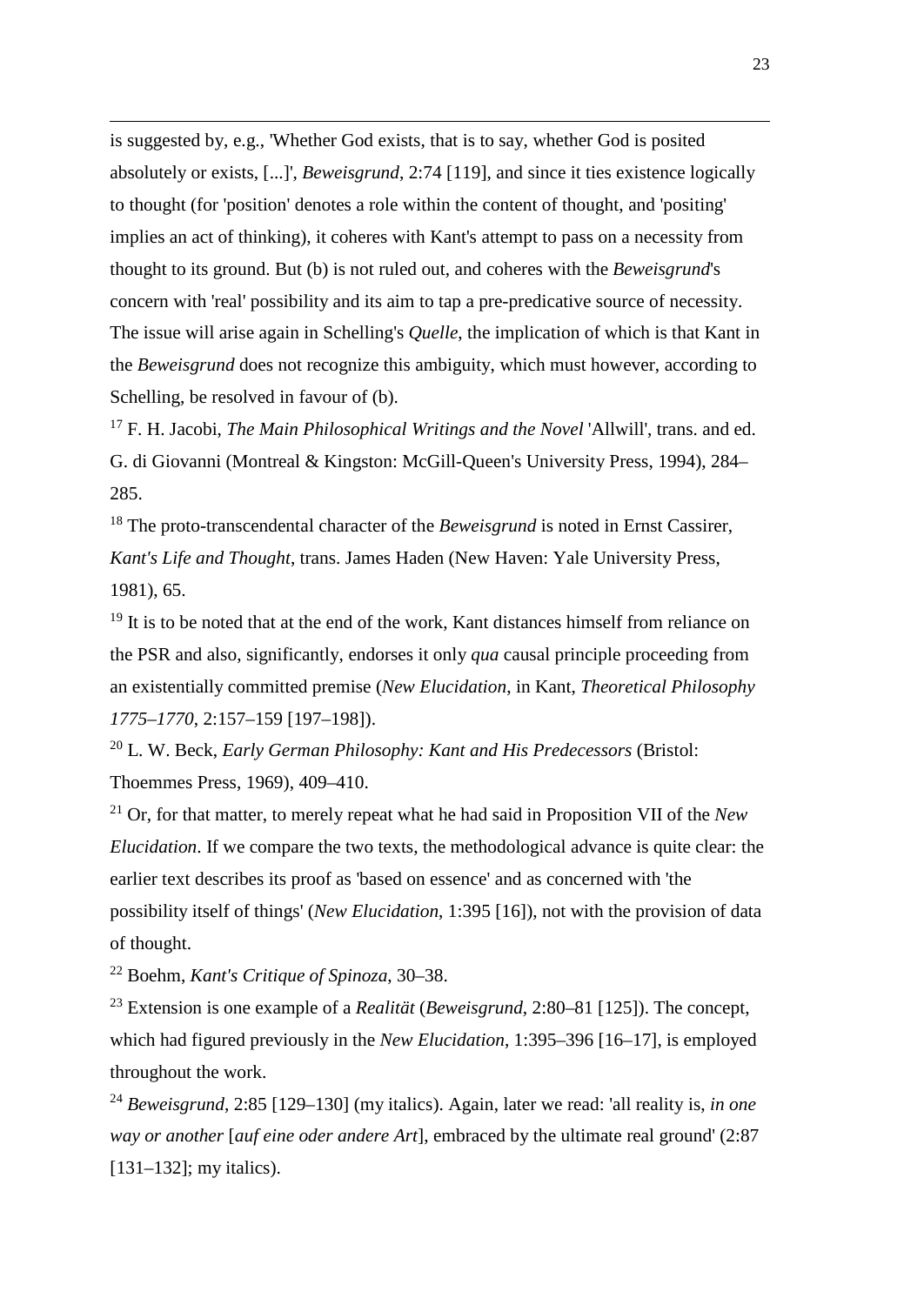1

<sup>26</sup> Immediately after the passage quoted above, Kant spends two pages explaining that what does *not* follow from his earlier argument is the Spinozistic reduction: 'But this is *not* to be understood to mean that all possible reality is included among its determinations [so ist dieses *nicht* so zu verstehen, daß all mögliche Realität zu seinen Bestimmungen gehöre]. This is a conceptual confusion [eine Vermengung der Begriffe]' (*Beweisgrund*, 2:85 [130]; my italics).

<sup>27</sup> *Beweisgrund*, 2:86 [130].

<sup>28</sup> *Beweisgrund*, 2:86–87 [130–131].

<sup>29</sup> Understanding and will, by contrast, are true (*wahre*) realities (*Beweisgrund*, 2:87 [132]), and not *Folgen* but *Bestimmungen* of the Necessary Ground (*Beweisgrund*, 2:89 [133]).

<sup>30</sup> A passing remark indicates that Schelling knew, and esteemed, the *Beweisgrund*: see SW I 460.

 $31$  Commentary on late Schelling tends to give it only passing mention, though it drew early attention: see Hubert Beckers, *Historisch-kritische Erläuterungen zu Schelling's Abhandlungen über die Quelle der ewigen Wahrheiten und Kant's Ideal der reinen Vernunft* (Munich: Verlag der Akademie, 1858). Beckers refers to its relation, noted by C. H. Weiße, to Kant's *Beweisgrund*, 14–15. In 1872 Kuno Fischer recognized in the *Quelle* a fragment of the (negative) rational philosophy which Schelling died before completing and which he allowed to be described as his 'metaphysics', as opposed to the philosophical religion that composes the positive philosophy properly speaking (*Schellings Leben, Werke und Lehre*, 4th edn. (Heidelberg: Winters, 1923), 257–258). <sup>32</sup> SW XI 576 [57]. References are first to Schelling, 'Abhandlung über die Quelle der ewigen Wahrheiten', in *Sämmtliche Werke*, ed. K. F. A. Schelling (Stuttgart: Cotta, 1856–61), Vol. XI, 573–590, and then (in square brackets) to the translation by Edward A. Beach, 'On the Source of the Eternal Truths', *The Owl of Minerva* 22 (1), 1990, 55– 67, from which quotations are taken.

<sup>33</sup> SW XI 584 [63].

<sup>34</sup> SW XI 576 [57].

<sup>35</sup> SW XI 575 [57]. Schelling in fact switches at several points from talk of necessary truths to talk of 'possibilities'. These are therefore, in the *Beweisgrund*, 'essencerelative'.

<sup>25</sup> *Beweisgrund*, 2:80 [125].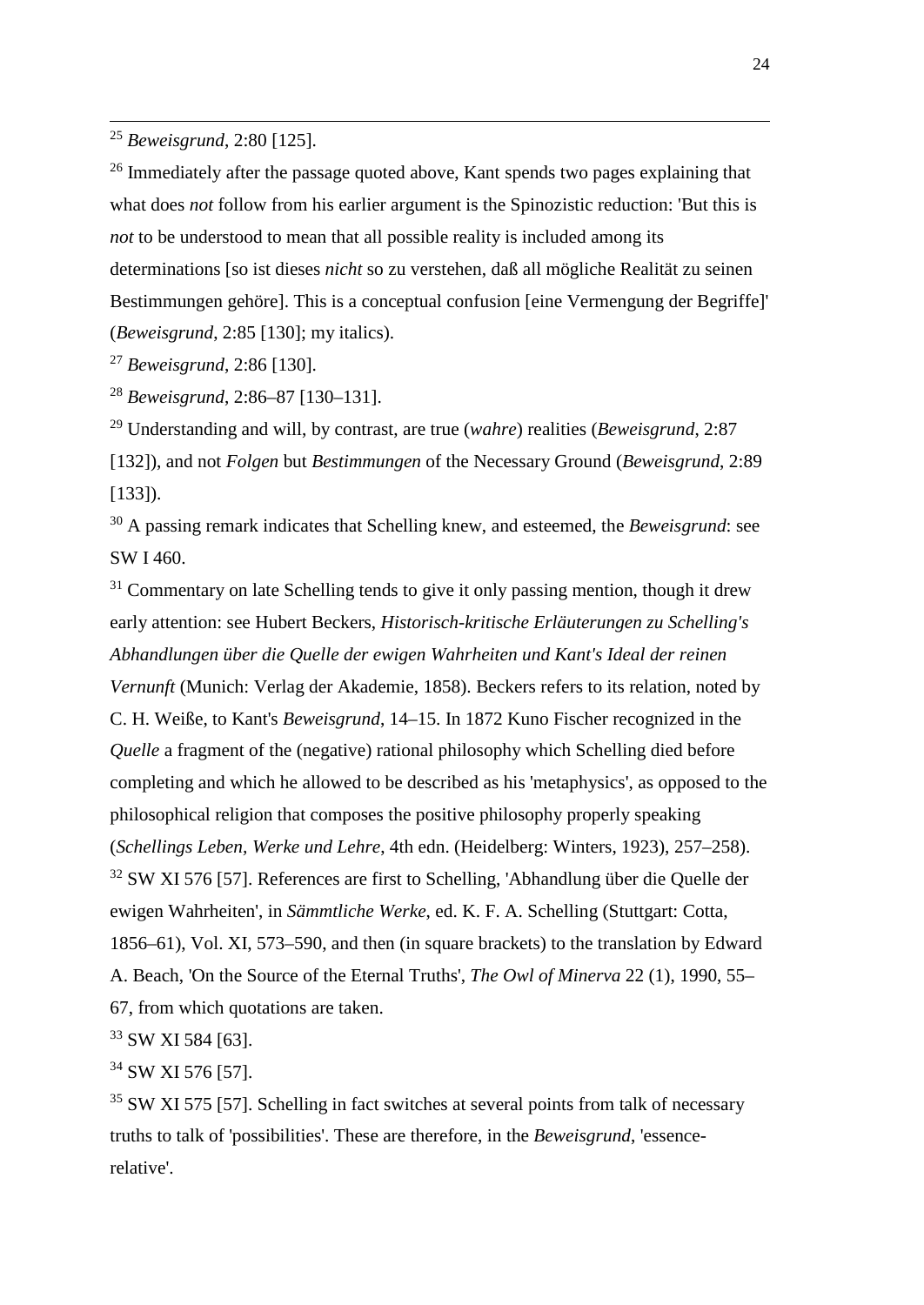<sup>36</sup> SW XI 576 [57].

1

 $37$  Which the idea of such a totality or highest being allows us to conceive our *Wissenschaft* as mirroring: philosophical reflection would accordingly consist in 'a thinking activity that leads them [possibilities] out of their potentiality and lets them become *actual* in thought [in Gedanken wirklich werden läßt]' (SW XI 576 [57]). This thinking activity is what Schelling in his Identity Philosophy had called *Konstruktion*. <sup>38</sup> SW XI 576 [57].

<sup>39</sup> God is 'pure actuality [*reine Wirklichkeit*], Actuality in which there is nothing of potentiality', SW XI, 585 [63].

<sup>40</sup> An addition which Schelling justifies indirectly, through critical consideration of the Scholastics' attempts to make do without it, SW XI 577–578 [58].

<sup>41</sup> SW XI 577–582 [58–61].

 $42$  SW XI 582 [62]. Schelling suggests that the step which will come next is implicit in Leibniz, who described God as a *unitary* source of existence and essence, and who ought to have concluded that necessary truths have their source in an indistinction of divine will and divine understanding – in Schelling's language, in an 'Indifference of all possibilities' (SW XI 582, 585, 589 [61, 63, 66]).

<sup>43</sup> And not Spinoza's, which according to Schelling does not allow for the distinction of (A) and (B) (SW XI 275–276, 280).

<sup>44</sup> SW XI 583 [62].

<sup>45</sup> SW XI 583 [62].

- <sup>47</sup> SW XI 584 [63].
- <sup>48</sup> SW XI 585 [63].
- <sup>49</sup> SW XI 585–590 [63–66].
- <sup>50</sup> SW XI 585 [63].
- <sup>51</sup> SW XI 586 [64].
- <sup>52</sup> SW XI 587 [65].

<sup>53</sup> SW XI 587 [65]. It is '*actus purus*', which precedes, and cannot consist in, any volition (*Wollen*).

<sup>54</sup> SW XI 587 [65]. As Schelling puts it elsewhere, sub-propositionally, God would not be that which the Existent *is* (*ist was das Seyende ist*), or would not *be* 'the existing being' (*das Seyende-seyn*) (SW XI 273–274).

<sup>46</sup> SW XI 583–584 [62].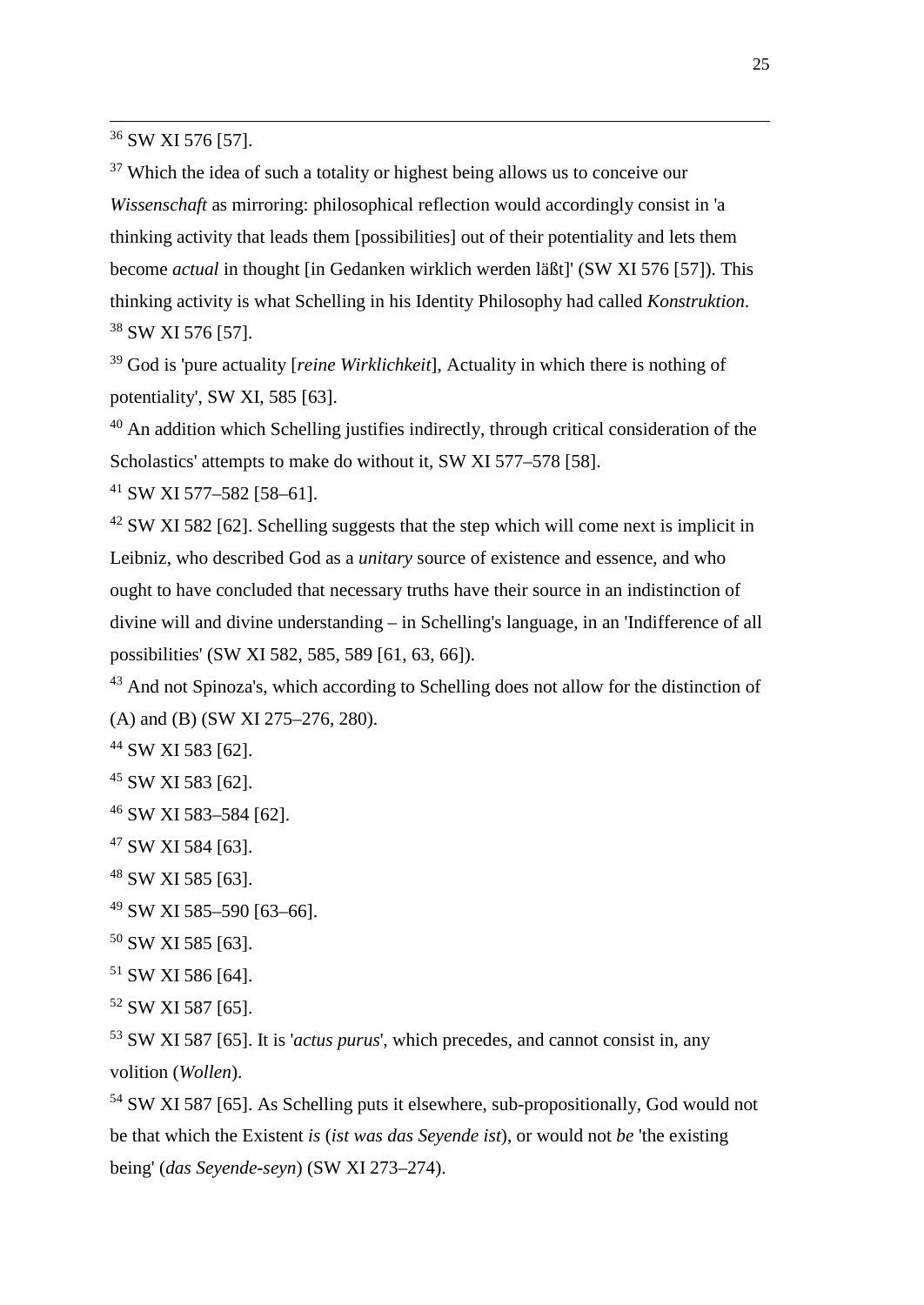<sup>55</sup> SW XI 587 [65].

1

<sup>56</sup> Another way of expressing Schelling's claim would be to say that there is indeed an identity of thought and being but that it is not *bare* identity, for it has a specific internal *shape*, and that the error of *reinrationalen Philosophie* consists in its one-sided misassimilation to the specific, shape-precluding form of *Identität* which is exclusive to thought.

<sup>57</sup> SW XI 589 [66]: God as (A) 'remains free' in respect of (B). In the *Beweisgrund* Kant refers to 'divine choice' (2:131 [171]), but he clearly entertains no divine freedom of the sort asserted by Schelling: in an earlier, very Leibnizian pre-Critical work, 'Attempt at Some Reflections on Optimism' (1759), in *Theoretical Philosophy 1755–1770*, 2:34 [75–76], Kant had argued that it is meaningless to suppose that God's freedom allowed anything but the best possible world to be chosen, given God's perfection. Schelling's disputes not God's perfection but its immediate *necessity* (from which it does not follow that God could have chosen a worse world).

<sup>58</sup> Markus Gabriel refers aptly to Schelling as offering 'a theory of logical time', in 'Schellings Antwort auf die Grundfrage der Metaphysik in der *Urfassung der Philosophie der Offenbarung*', in *Warum ist überhaupt etwas und nicht vielmehr nichts?*, ed. Rico Hauswald, Jens Lemanski and Daniel Schubbe (Leipzig: Meiner, 2013), 159–188.

<sup>59</sup> A contrast may be drawn here with Schelling's early *Formschrift* (1794) and *Ichschrift* (1795), in which the motivation for affirming the absolute is related closely to the demands of systematicity.

<sup>60</sup> See also SW XI 287–288.

<sup>61</sup> See *Critique of Practical Reason* (1788), in Kant, *Practical Philosophy*, trans. and ed. Mary J. Gregor (Cambridge: Cambridge University Press, 1996), 5:100–102 [220–222]. Kant's motive is of course human freedom: Kant argues that we can we lay claim to real authorship of our actions only if we suppose the temporal realm to be excluded from the scope of divine determination. The transcendental ideality of time is thus what grants us the ontological separateness, the scope to posit *Ought* independently from *Is*, denied by Spinoza, and which, Kant agrees with Spinoza, would be unthinkable in a realm of things in themselves, which we are obliged to conceive as deriving from and fully determined by a single original being. Comparing Kant and Schelling on this point, see my 'The Metaphysics of Human Freedom: From Kant's Transcendental Idealism to